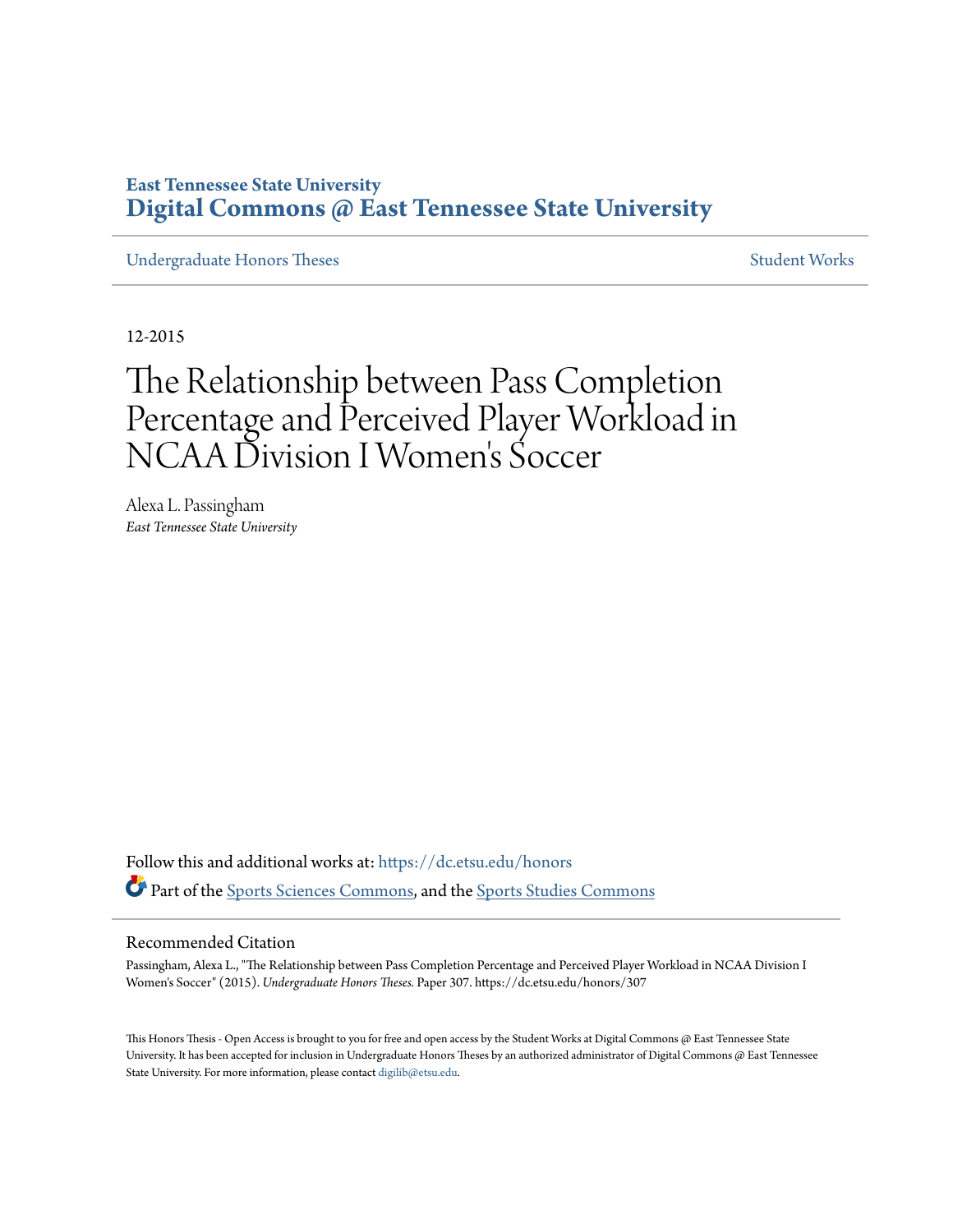The Relationship between Pass Completion Percentage

and Perceived Player Workload in NCAA Division I Women's Soccer

An undergraduate honor's thesis

 $\mathcal{L}_\text{max}$  , and the set of the set of the set of the set of the set of the set of the set of the set of the set of the set of the set of the set of the set of the set of the set of the set of the set of the set of the

presented to

the faculty of the Department of Exercise and Sport Science

East Tennessee State University

In partial fulfillment

of the requirements for the degree of

Bachelors of Education in Physical Education, Exercise Science

 $\mathcal{L}_\text{max}$ 

by

Alexa Leigh Passingham

December 2015

 $\mathcal{L}_\text{max}$ 

Michael W. Ramsey, P.h.D., Chair

Ashley A. Kavanaugh, P.h.D.

Adam L. Sayers, Ph.D.

Key Words: Pass Completion, RPE, PlayerLoad™, Soccer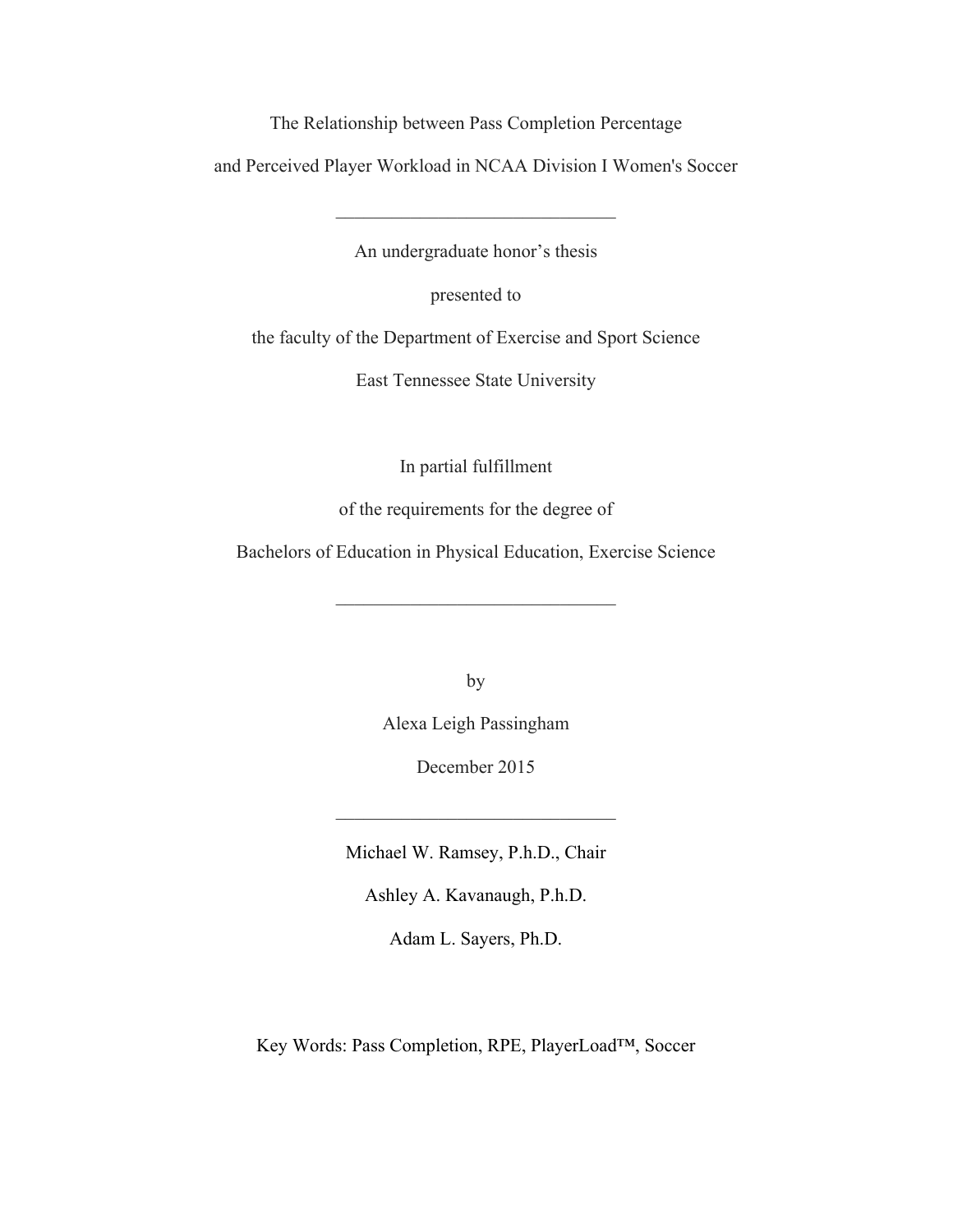## ABSTRACT

In an attempt to demonstrate the interconnecting nature of the pillars of sport (Hacker, 2000) this thesis explores the relationship between physical, psychological and technical variables. Five National Collegiate Athletic Association (NCAA) Division I Women's Soccer players were analysed in four conference matches. The athlete's rate of perceived exertion (RPE) values were correlated to pass completion percentages (PC%) to investigate the potential effect that psychological satisfaction or dissatisfaction of technical performance has on perceived exertion ratings. PlayerLoad™ (PL) values, gathered through the utilization of a Catapult Minimax S4 GPS device (miniMax-10 Hz, Catapult Innovations, Melbourne, Australia), were used as a measure of actual workload in order to determine the accuracy of perceived exertion ratings. Results exhibited a trivial correlation ( $r = 0.028$ ) and large variability ( $R^2 = 0.00077$ ) between RPE and PC% in comparison to PL and PC% ( $r = 0.50$ ;  $R^2 = 0.2502$ ). The results indicate that an athlete's PC% does not correspond to how physically demanding they perceived a match to be. However, it is possible that performance variables may influence the RPE ratings a player provides.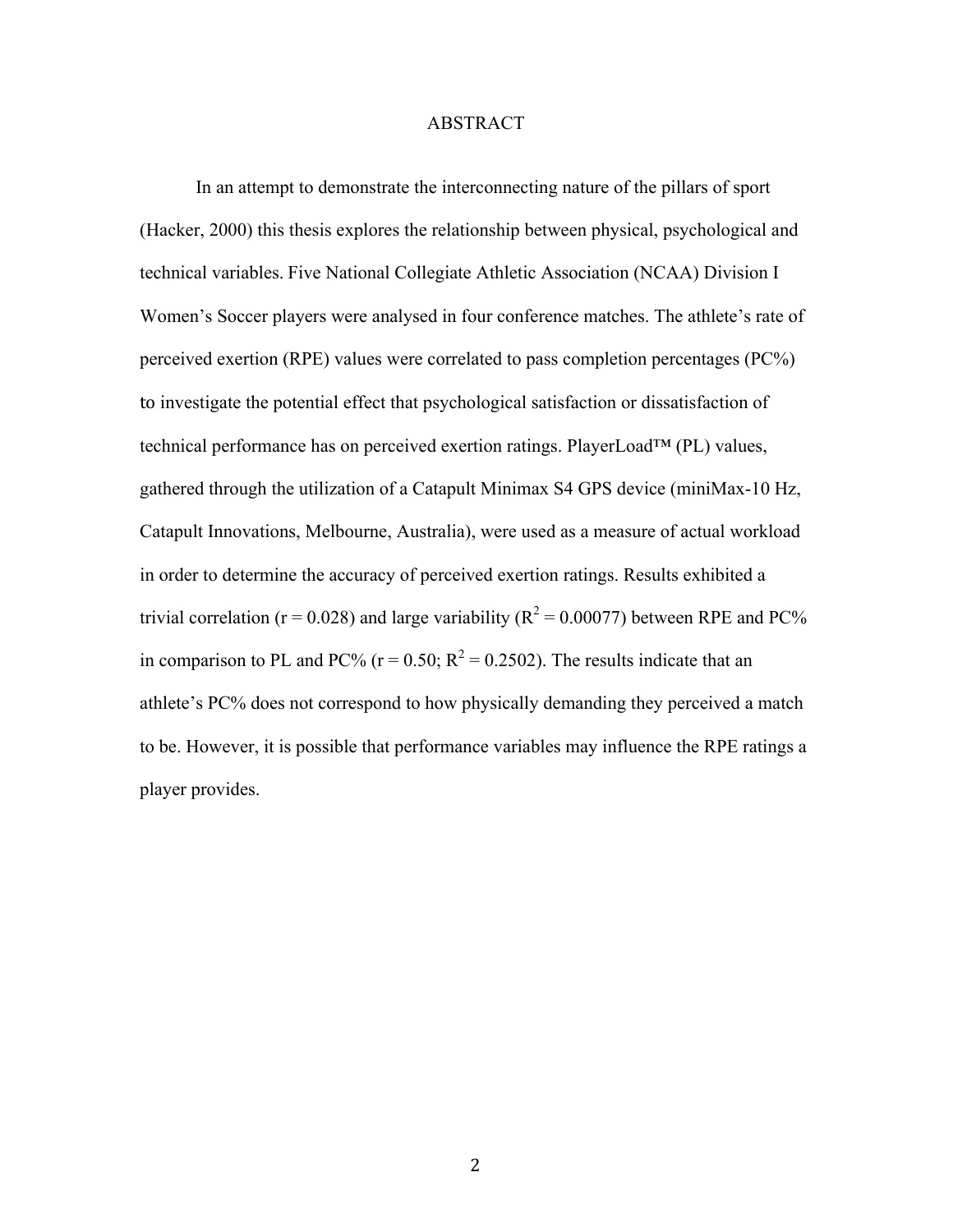Copyright  $\odot$  2015 by Alexa L. Passingham

All Rights Reserved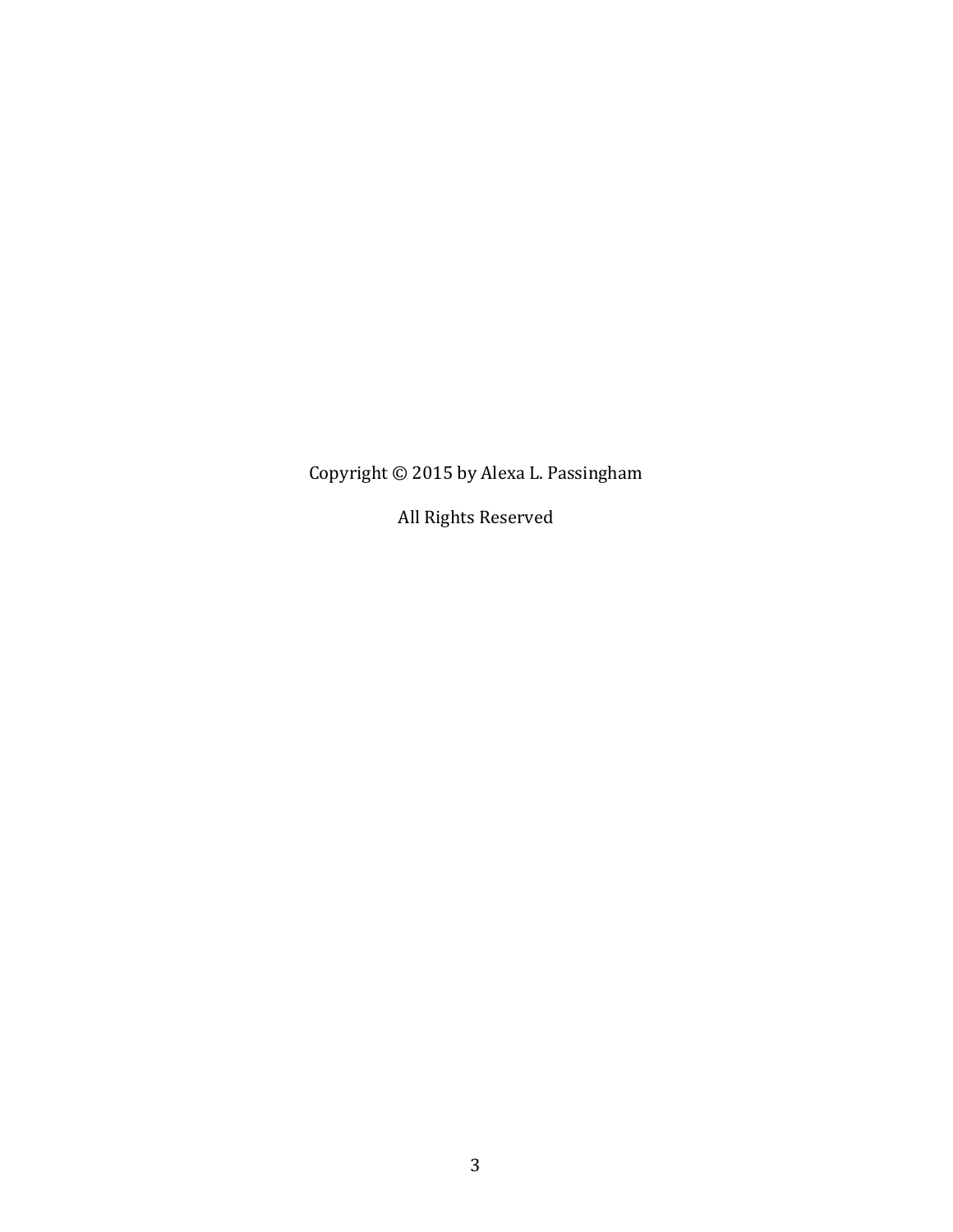# DEDICATION & ACKNOWLEDGEMENTS

I would like to dedicate this thesis to my family and friends, thank you for your endless support and for allowing me to follow my dreams. I hope I have made you proud.

I would like to acknowledge and thank the following people:

- Dr. Michael Ramsey for your supervision and patience throughout this thesis process and my entire education at ETSU.
- Dr. Adam Sayers, for providing me with the opportunity to attend ETSU and your continual guidance throughout my time here. I will always be grateful.

Dr. Ashley Kavanaugh for your evaluations and support to complete my thesis.

Jacob Grazer for your idea's, advice and for always answering my questions.

Garett Bingham for your advice and motivation to complete my thesis.

My family, friends, coaches & teammates for constantly inspiring me.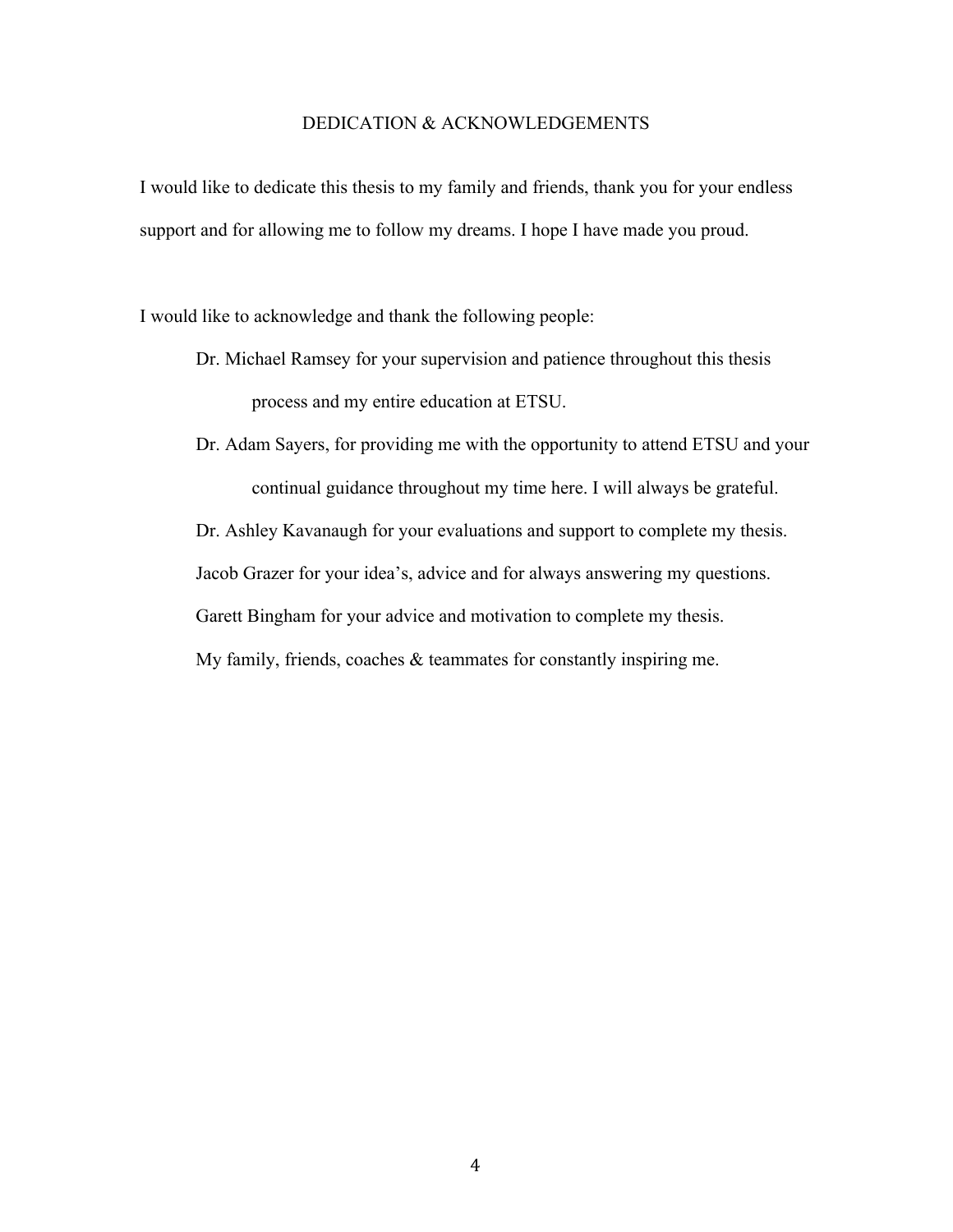| <b>CHAPTER 1</b>    |                                                        |  |
|---------------------|--------------------------------------------------------|--|
| <b>INTRODUCTION</b> |                                                        |  |
|                     |                                                        |  |
|                     |                                                        |  |
|                     |                                                        |  |
| <b>CHAPTER 2</b>    |                                                        |  |
|                     | <b>REVIEW OF LITERATURE</b>                            |  |
|                     |                                                        |  |
|                     | Rate of Perceived Exertion & Physiological Workload9   |  |
|                     | Rate of Perceived Exertion & Psychological Variables10 |  |
|                     |                                                        |  |
|                     |                                                        |  |
| <b>CHAPTER 3</b>    |                                                        |  |
| <b>METHODS</b>      |                                                        |  |
|                     |                                                        |  |
|                     |                                                        |  |
|                     |                                                        |  |
| <b>CHAPTER 4</b>    |                                                        |  |
|                     |                                                        |  |
| <b>CHAPTER 5</b>    |                                                        |  |
| <b>DISCUSSION</b>   |                                                        |  |
|                     |                                                        |  |
|                     |                                                        |  |
| <b>CHAPTER 6</b>    |                                                        |  |
|                     |                                                        |  |
|                     |                                                        |  |
|                     |                                                        |  |

# **CONTENTS**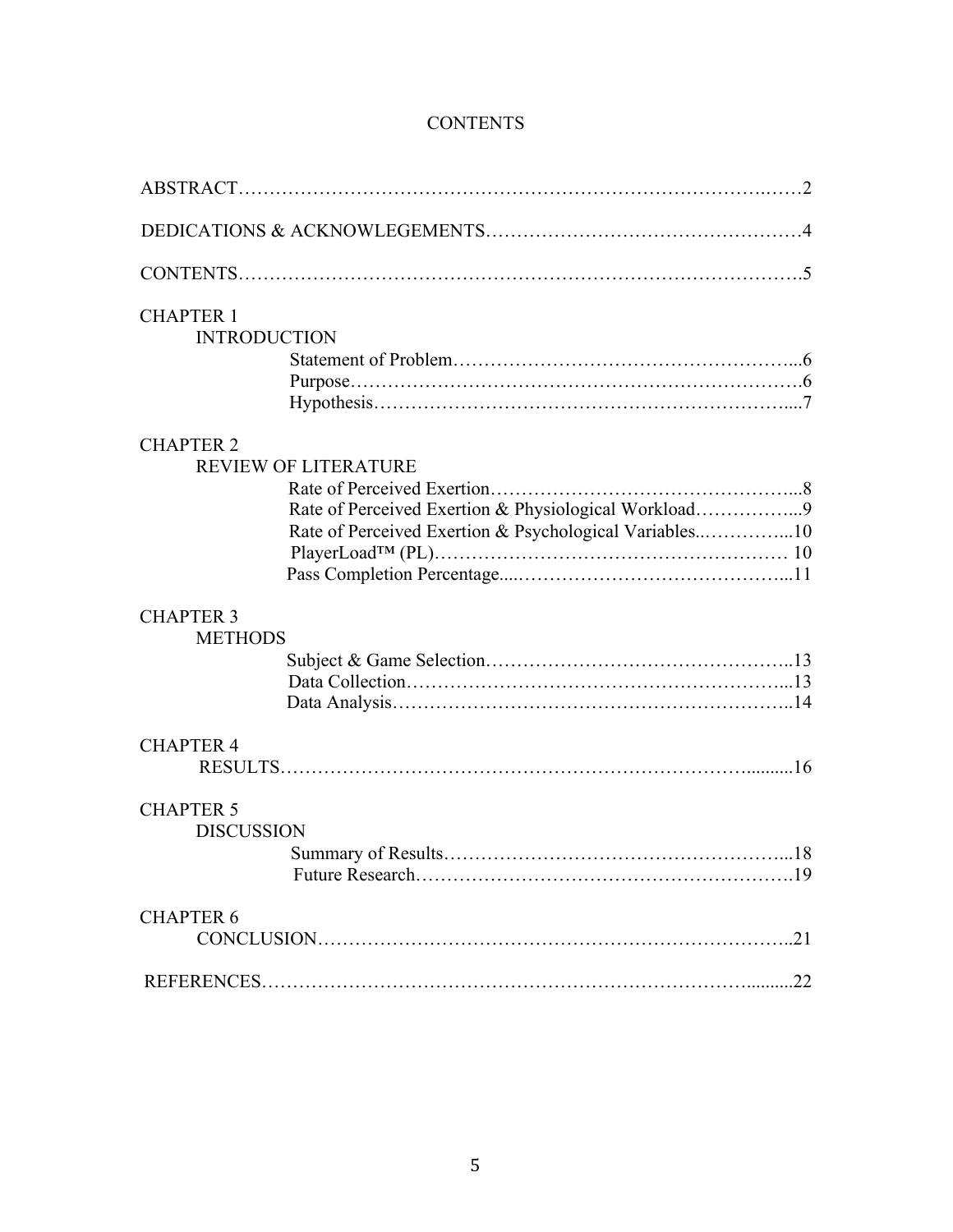# **INTRODUCTION**

# Statement of Problem

The four pillars of sport essential to competitive excellence are technical, tactical, physiological, and psychological (Hacker, 2000). Players and coaches scrutinize these aspects in the pursuit of ascertaining the minute differences between success and failure. As such, the effective use of feedback and monitoring to understand the demands of sport, particularly soccer, has become immensely important. With the myriad of demands and characteristics that can determine the success of an individual player and team, coaches are constantly searching for a better understanding (Alexander, 2014).

Player feedback is a substantial and telling method for monitoring. Significant research has been completed on rate of perceived exertion (RPE) - the most widely used instrument to measure perceived exertion (Chen, Fan & Moe, 2002). The intention of such research has often been to analyze how RPE relates to a variety of physiological and psychological measures (Chen et al., 2002). However, in soccer the overall performance is usually determined by the technical or skill-related abilities of the players (Rampinini, Impellizzeri, Castagnac, Coutts & Wisløff, 2007). This noticeable disparity drove the initiation of this research.

# Purpose

This purpose of this thesis is to investigate potential relationships between perceived exertion and sport-specific performance variables. More specifically, focusing on soccer, RPE values will be correlated to a player's pass completion percentage (PC%) in order to explore the potential effect that psychological satisfaction or dissatisfaction of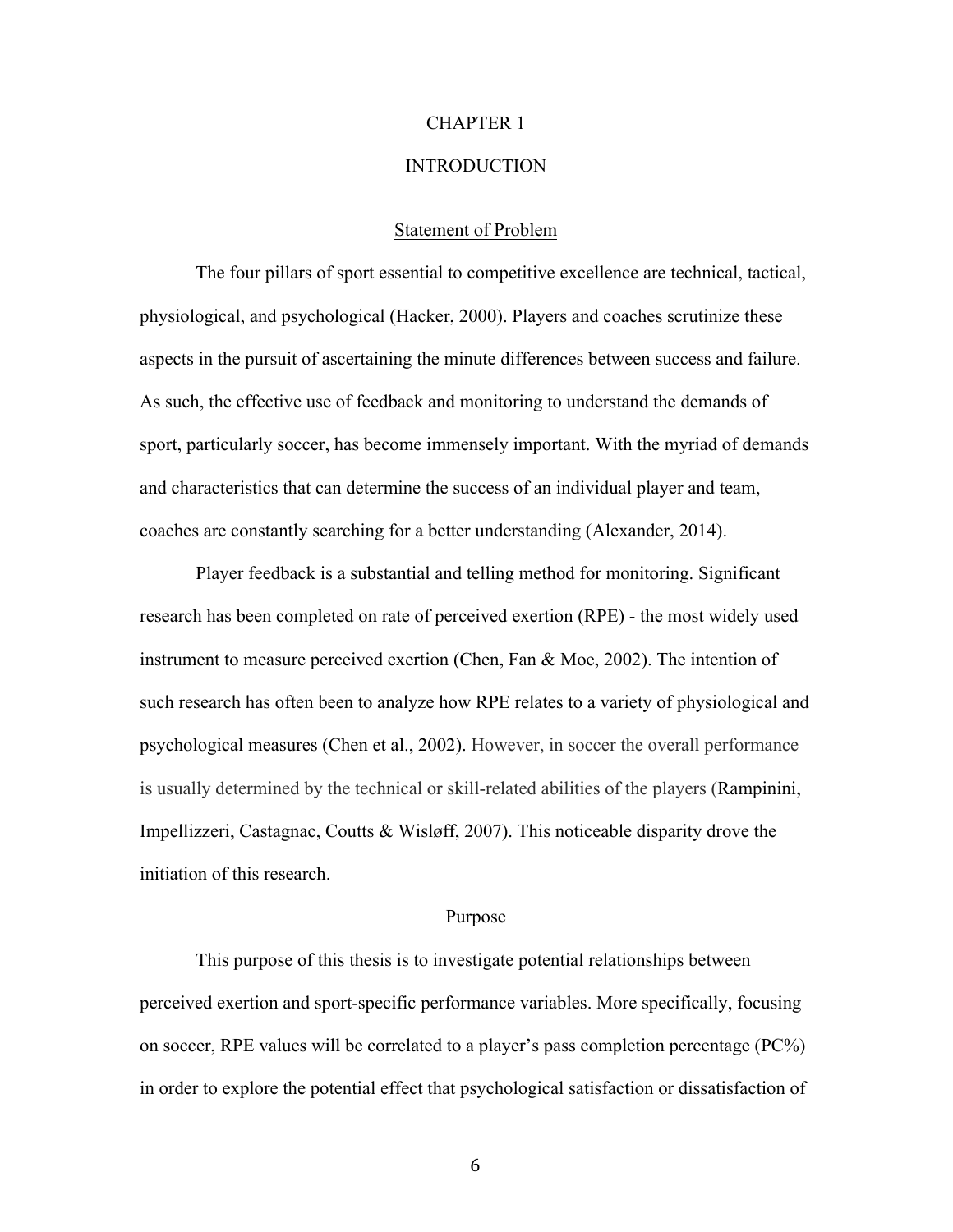performance has on the perceived exertion rating a player provides. In addendum, this thesis also intends to use Catapult Sports PlayerLoad™ value to validate the findings between RPE and PC%.

# Hypothesis

It is hypothesized that relationship between PC% and RPE values will exhibit a negative correlation. More specifically it is thought that a higher pass completion percentage, indicative of a superior standard of performance, will prompt a decreased perception of workload, demonstrated by lower rating of perceived exertion value.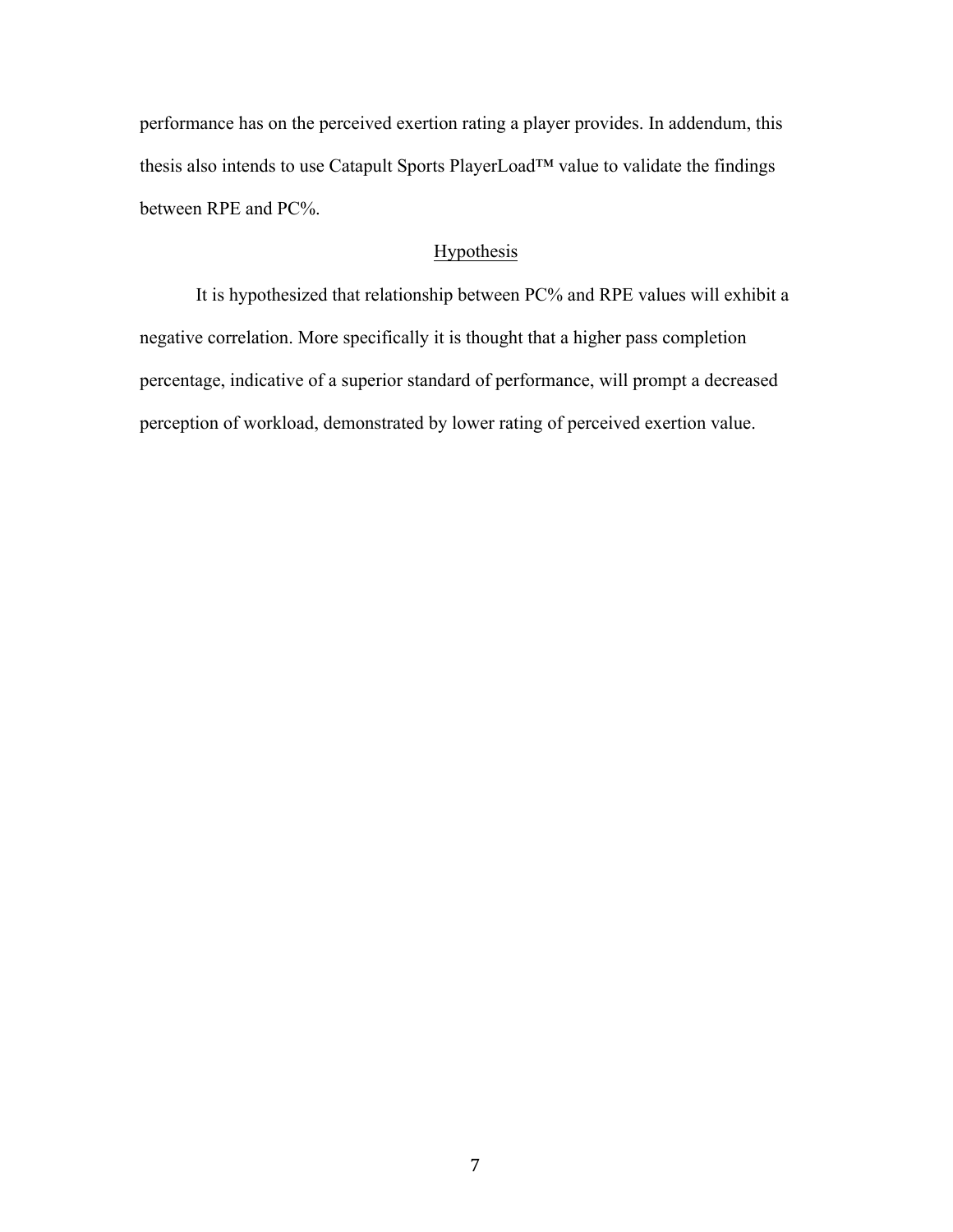# REVIEW OF LITERATURE

# Rate of Perceived Exertion

Perceived exertion is the subjective intensity of effort, strain, discomfort, and/or fatigue that is experienced during physical exercise (Robertson & Noble, 1997). When determined post exercise, this subjective measure is a method to understand an athlete's perspective on the entire exercise session (Kilpatrick et al, 2015).

The most widely used instrument to measure perceived exertion or exercise is the rating of perceived exertion (RPE) scale (Ozkan & Kin-Isler, 2007; Chen, Fan & Moe, 2002). Rate of perceived exertion was pioneered by Borg (1998), who defined it as the degree of heaviness and strain experienced in physical work. This psycho-physical tool (Scherr et al, 2013);

"Integrates various information, including many signals elicited from the peripheral working muscles and joints, from the central cardiovascular and respiratory functions and from the central nervous system. All these signals, perceptions and experiences are integrated into a configuration or "Gestalt" of perceived exertion" (Borg, 1982).

As demonstrated in Table 2.1 and explained by Borg (1982); "numbers should be anchored by verbal expressions that are simple and understandable by most people". However it is important to note that that the visual design and position of verbal anchors could be influential in determining the athlete's rating (Borg  $\&$  Kaijser. 2006).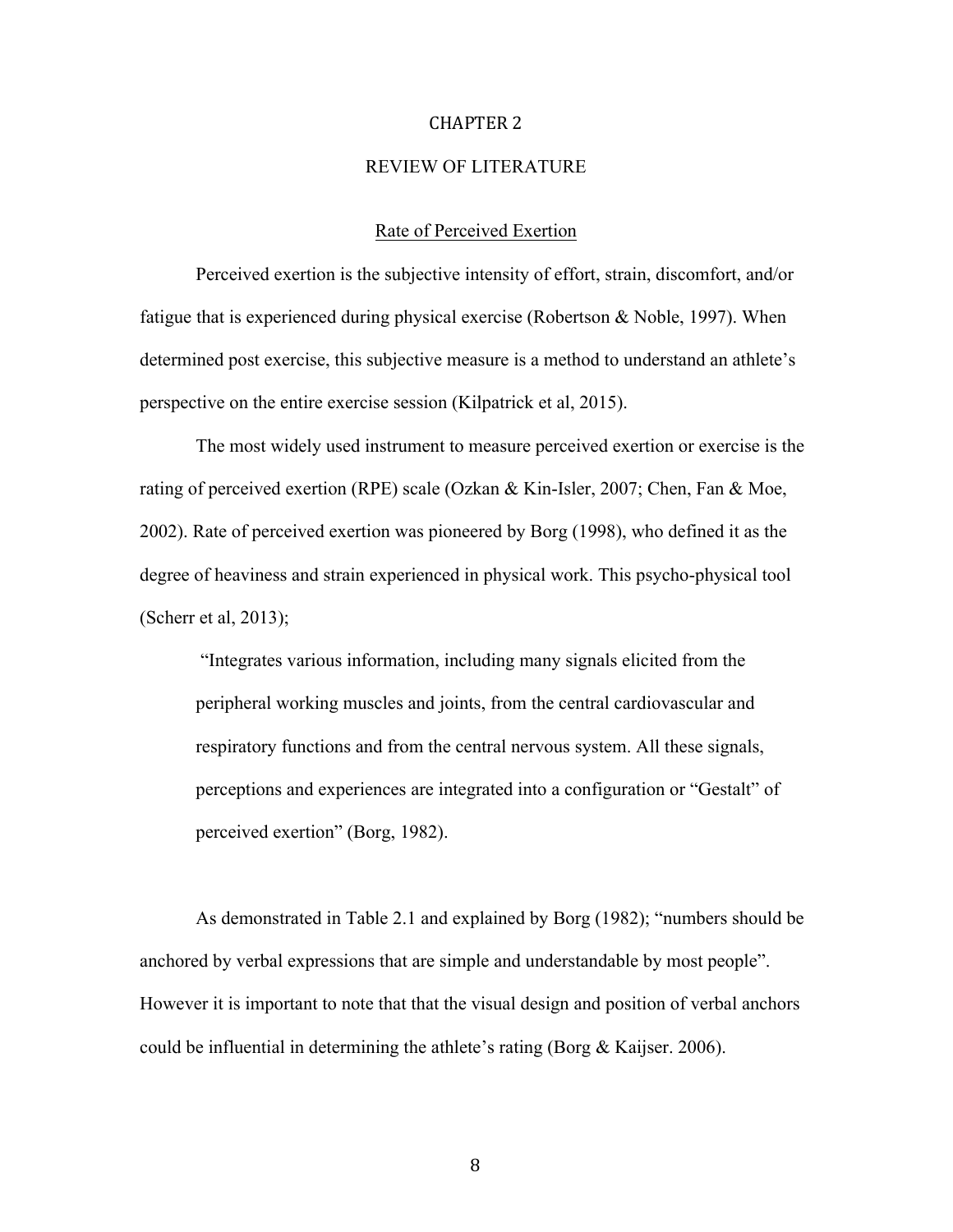Research has been inconsistent about the ideal time in which to determine RPE. Durations of between 5 and 30 minutes post exercise have been previously recommended (Kilpatrick, Bortzfield & Giblin, 2012; Kraft, Green & Thompson, 2014; Singh, Foster, Tod, McGuigan, 2007) however the 2015 study from Hiscock, Dawson and Peeling identifies "that 15-minute post exercise is a sufficient passage of time for the accurate and reliable reporting".

Scherr et al., (2013) summarizes Borg's RPE scale as "an affordable, practical and valid tool for monitoring and prescribing exercise intensity, independent of gender, age, exercise modality and physical activity level".

| Rating | Verbal Anchor |
|--------|---------------|
|        | Rest          |
|        | Very Easy     |
| 2      | Easy          |
| 3      | Moderate      |
| 4      | Somewhat Hard |
|        | Hard          |
| 6      |               |
|        | Very Hard     |
| 8      |               |
| 9      |               |
| 10     | Maximal       |

Table 2.1 - *Ratings of Perceived Exertion Scale*

*(Adopted from Foster et al., 2001)*

## Rate of Perceived Exertion & Physiological Variables

The synopsis of previous research suggests that RPE correlates well to many physiological responses (Soriano-Maldonado et al., 2007; Chen et al., 2002; Kilpatrick et al., 2015). Physiological variables that relate to perceptions of effort include metabolic rate, ventilation, blood flow, and muscular fatigue (Borg, 1997; Robertson & Noble,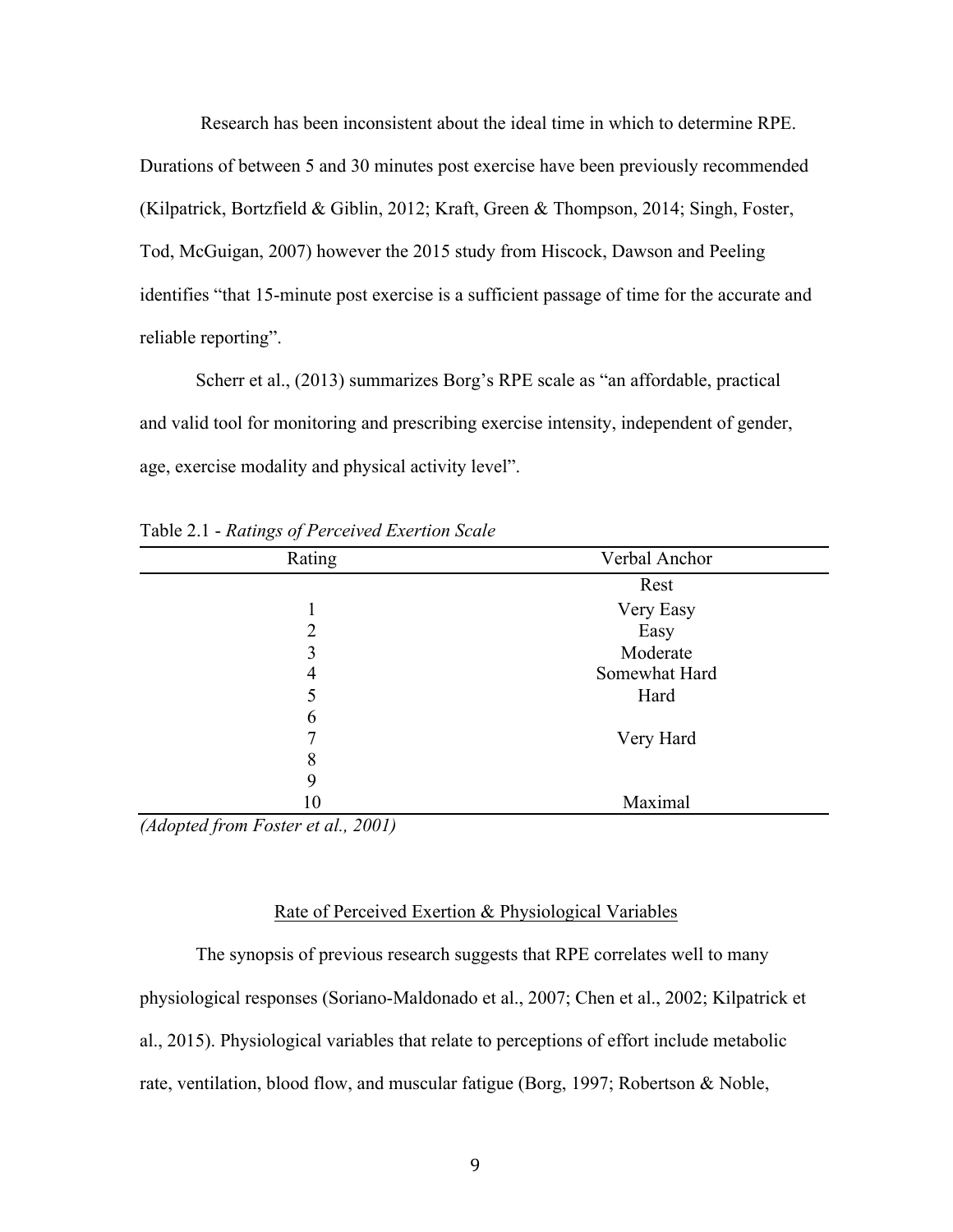1997; Kilpatrick et al., 2015). Although, it is suggested by Soriano-Maldonado et al., (2007) and Eston & Williams (1988) that devoting a "familiarization period with the RPE process" can improve the correlation between RPE and physiological variables.

## Rate of Perceived Exertion & Psychological Variables

Morgan (1981), Rejeski et al. (1991), Borg (1998) & Chen, Fan & Moe (2002) have identified that the relationship between ratings of perceived exertion and physiological indicators of exercise intensity may be undermined by the presence of potential psychological variables. Select psychological considerations that are linked to exertion include motivation, mood state, arousal, mental stress, pacing, and exercise experience (Kilpatrick et al., 2015).

Conclusively, RPE is correlated with a variety of psychophysiological variables (Kilpatrick et al., 2015). As it is the outcome of complex and dynamic interactions among various stimuli and inputs, RPE is therefore perhaps best considered as a gestalt of many physiological and psychological sensations, rather than a simple summation of varied parts (Borg, 1997). This thesis intends to further explore the complexity of RPE by investigating whether, in addition to physiological and psychological factors, performance variables influence the determination of an RPE rating.

# PlayerLoad<sup>TM</sup>

The use of Global Positioning System (GPS) has been revolutionary in the monitoring of player workload (Massa et al., 2013). It has become common for sports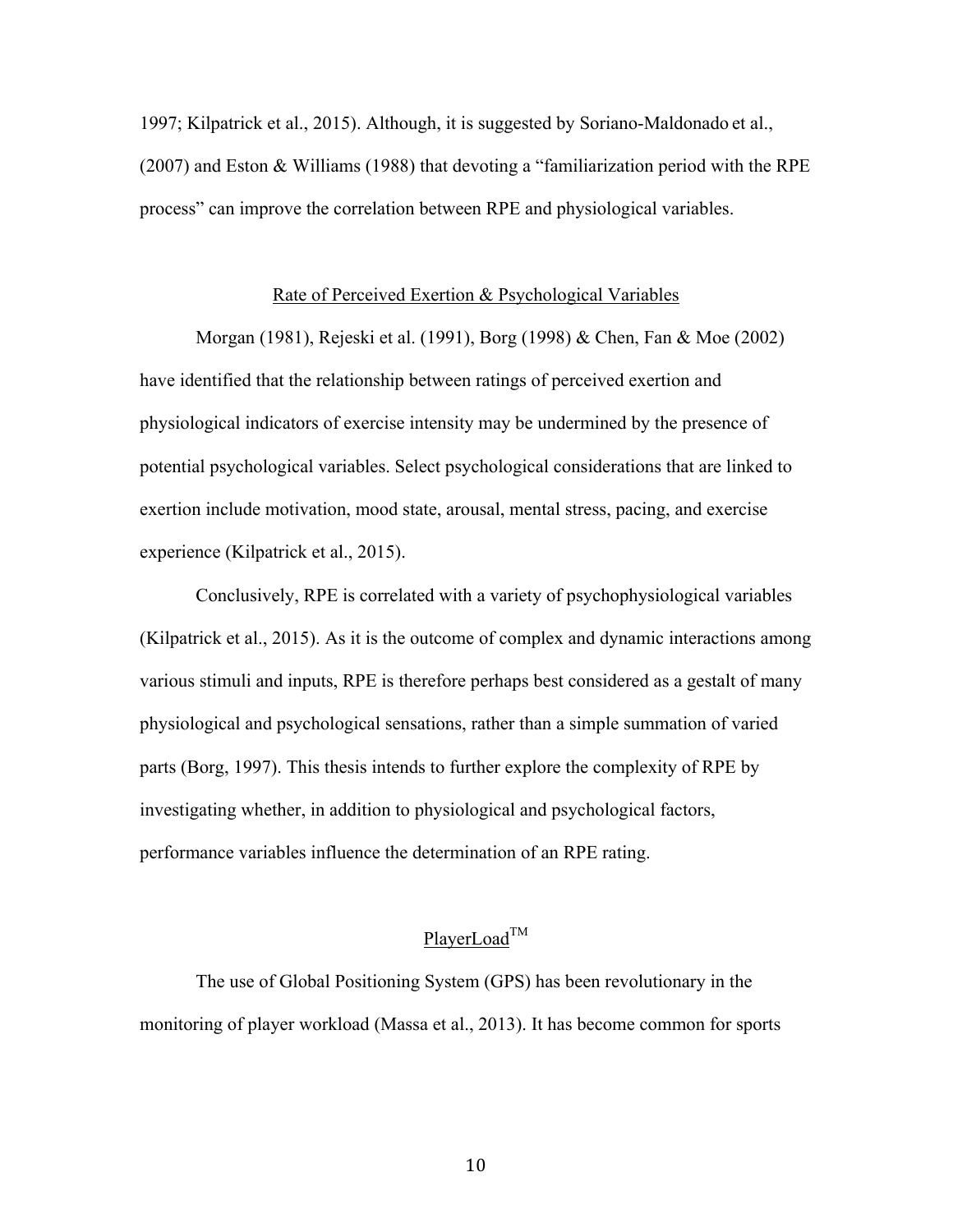scientists in high level field-based team sports to quantify player movements during competition using GPS technology (Coutts & Duffield, 2008).

PlayerLoad<sup>TM</sup>, a triaxial-accelerometer one-number metric created by Catapult, is a summation of instantaneous change of forward, sideway and vertical accelerations (Massa et al., 2013). In 2014, Barrett, Midgley & Lovell found that PlayerLoad<sup>TM</sup> had a moderate to high degree of test-retest reliability and demonstrated convergent validity with measures of exercise intensity on an individual basis. Reiterating this, another Barrett et al., (2015) study established that PlayerLoad™ and its individual planes are reliable measures during standardized 90-min soccer match-play simulation. In this study PlayerLoad<sup>TM</sup> will be used as a value of 'actual workload' and relied upon to determining the accuracy of RPE.

# Pass Completion Percentage

Success in soccer matches is heavily reliant on the technical performance and skill proficiency of players (Russell, Rees & Kingsley, 2013; Harper, West, Stevenson, Russell, 2014; Russell, Benton, & Kingsley, 2010). The most popular technical indicator in soccer is ball possession, due to its strong association with success (Bradley, Lago-Penas, Rey, & Diaz, 2013). Individually, in resemblance to ball possession, pass completion percentages can be used as a measure of technical performance.

Unfortunately, limited descriptive data exists to characterize skill-related performances during competitive soccer match play (Russell et al., 2013). However it is known that ball possession can be influenced by match location, quality of opposition and score line (Lago & Martin, 2007).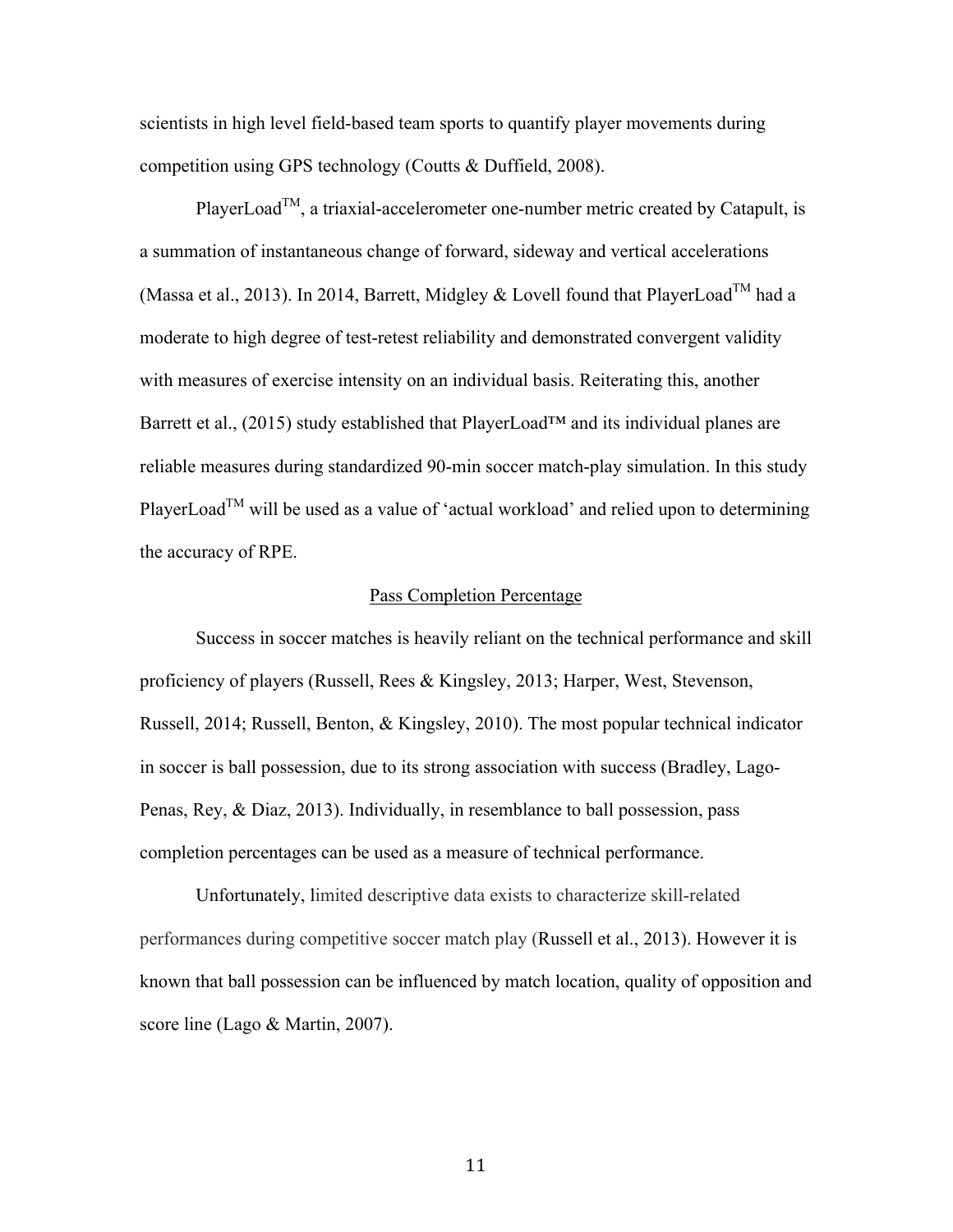Pass completion percentage differences could be due to positional roles and responsibilities (Alexander, 2014). In the male French First League findings showed that pass completion percentages for central defensive midfielders, and central attacking midfielders ranged from 75% to 78% with forwards and central defenders averaging only 71% and 63%, respectively (Dellal, Wong, Moalla & Chamari, 2010). In the female game "the central defensive midfielder (CDM) averaged the highest pass completion percentage" and "the central defender had a statistically lower pass completion percentage compared with the central attacking midfielder, central defensive midfielder, and wide midfielder" (Alexander, 2014).

Pass completion percentages can also be influences by workload, Alexander (2014) found "statistically significant relationships between distance covered in highspeed velocity bands and pass completion percentage". Alexander went on to summarize that based on his analysis; relationships indicate that a player with a greater workload is going to be more successful within a game (Alexander, 2014).

The significant influence of these variables is understood however for this investigation, pass completion percentages will be considered 'one-dimensional' with the simple notion that a higher percentage indicates a superior performance. This will allow a fundamental relationship between perceived exertion and performance variables to be examined.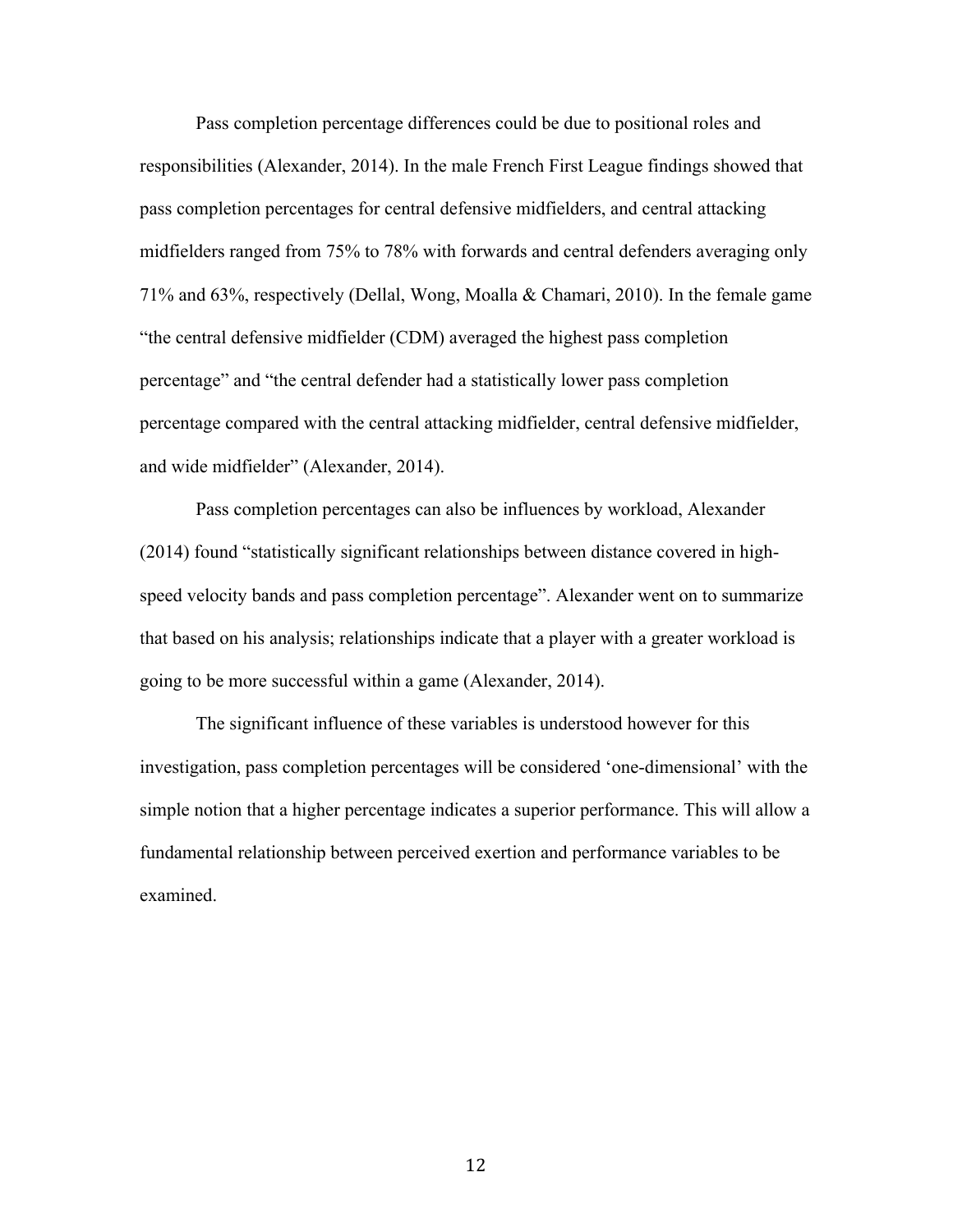#### **METHODS**

# Subject & Game Selection

This thesis focused on five women's soccer players from a single NCAA Division I institution that participated in the Southern Conference during the 2014 fall season. The sample included athletes from the four outfield positions: central defender (CD, n=1), fullback (FB,  $n=1$ ), central defensive midfield players (CDM,  $n=2$ ), and a central attacking midfielder player (CAM, n=1). Additionally the subjects ranged in university class: freshman (Fr., n=1), sophomore (So., n=1), junior (Jr., n=1), and seniors (Sn. n=2).

A total of four conference and conference tournament games were included in analysis. To ensure a comprehensive analysis games were included irrelevant of the result (win, loss or tie) or the location (home or away games). Games were excluded if they went to overtime or if video footage was of insufficient quality to accurately analyze.

The combined inclusion criteria ensured players participated in the full 90 minutes of game time in a single position in all games selected. Additional requirements for inclusion were the utilization of a Catapult Minimax S4 GPS device (miniMax-10 Hz, Catapult Innovations, Melbourne, Australia) for the duration of the match, and the provision of a post-game RPE using the modified Borg scale (0-10).

# Data Collection

Five  $(n = 5)$  women's soccer players were analyzed for four matches during 2014 conference play, creating a total sample size of twenty (20) data points. Existing rate of perceived exertion (RPE) and Catapult PlayerLoad™ (PL) values for each individual in each game were gathered from an existing athlete-monitoring database and analyzed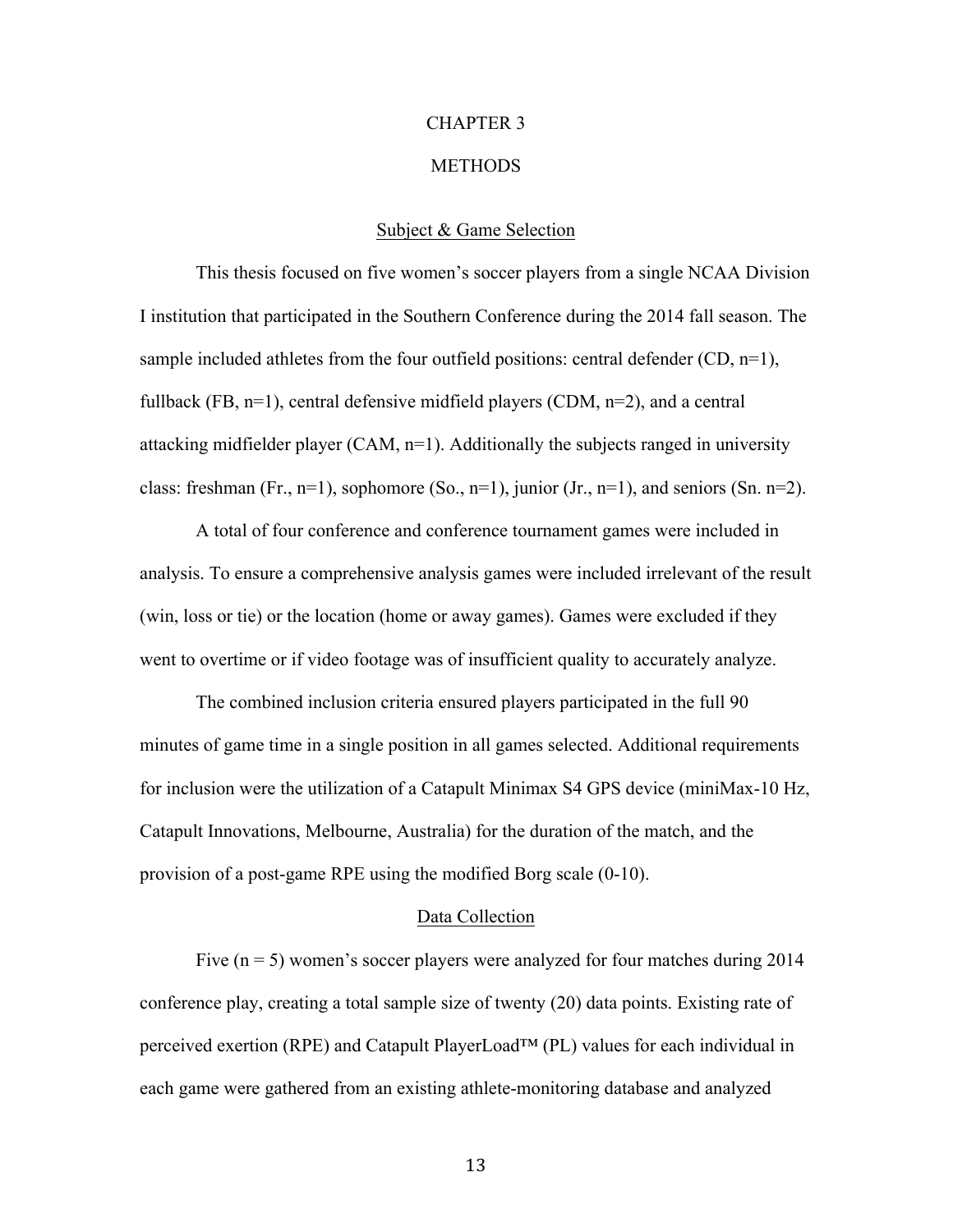retrospectively. When collected, the RPE scale was presented to the athlete meaning they had visual contact with the scale and verbal anchors. Also all values were collected between 10 and 30 minutes post exercise following post game formalities and cool down (Kilpatrick, Bortzfield & Giblin, 2012; Kraft Green & Thompson, 2014; Singh, Foster, Tod, McGuigan, 2007; Hiscock, Dawson & Peeling, 2015). The GPS devices were removed from the player's possession at a similar time however the data was retrospectively analysed so that the PL value was solitarily comprised of actual playing time.

Video footage from the four conference games was analyzed in detail by the lead investigator; complete passes, incomplete passes, and total numbers of attempted passes were recorded. These three statistics were then used to calculate a pass completion percentage (PC%) for each individual in each game. A pass was identified if the subject was deemed to intentionally target a teammate to transfer the ball to. In order for the pass to be considered complete, the supposed target must have had the opportunity to gain undisputed control of the soccer ball upon reception of the pass. Passes were deemed to be incomplete if the pass failed to reach it's intended target, this includes; misdirected passes, interceptions and if the target had to compete for clear possession of the ball with an opponent during immediate reception of the pass.

#### Data Analysis

Rate of perceived exertion and PL values were separately compared to PC%. A Pearson product-moment correlation coefficient (r) was calculated as a numerical measure of linear correlation. The coefficient of determination  $(R^2)$  was then calculated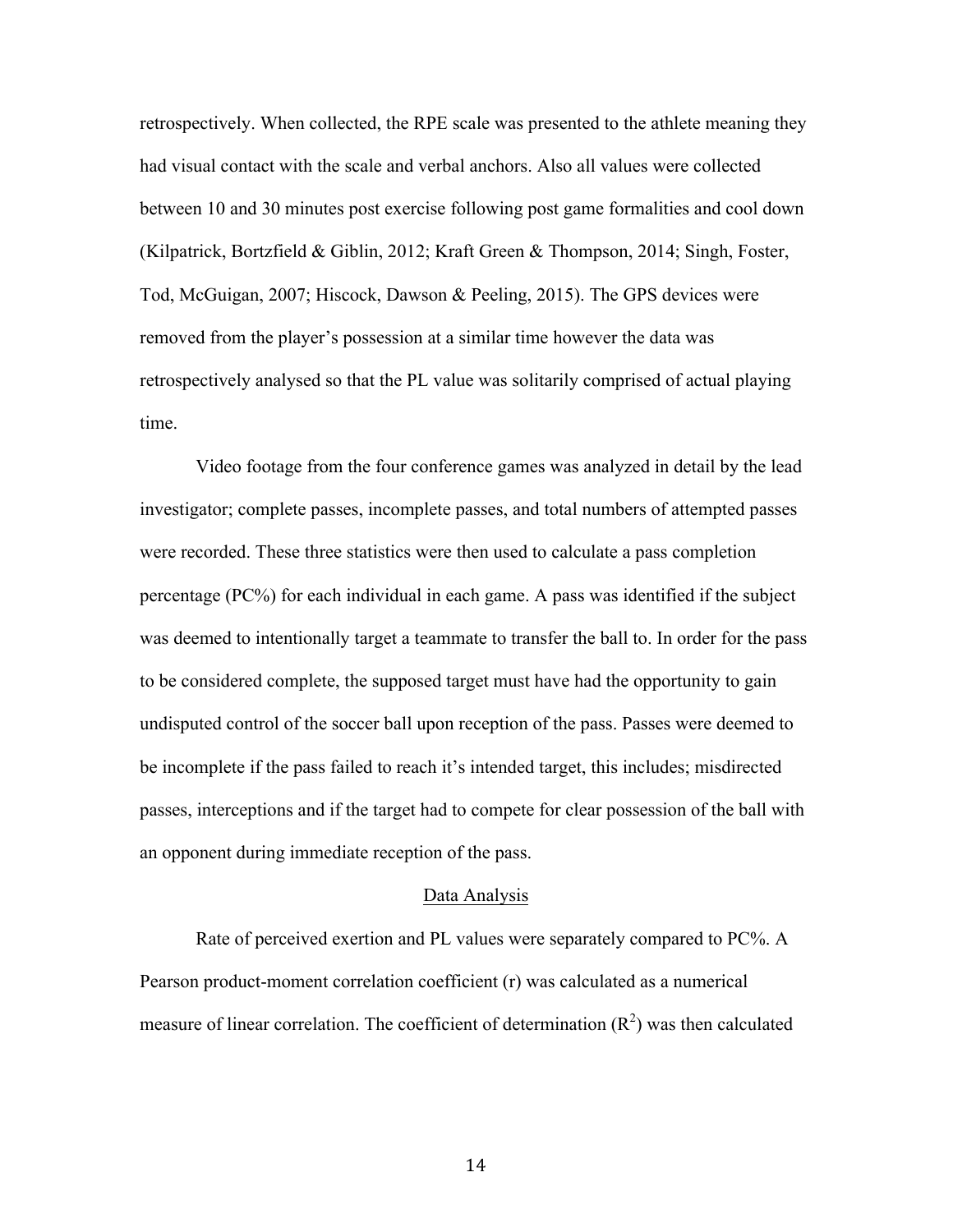to demonstrate the accuracy of perceived workload (RPE) in comparison to actual workload (PL) values.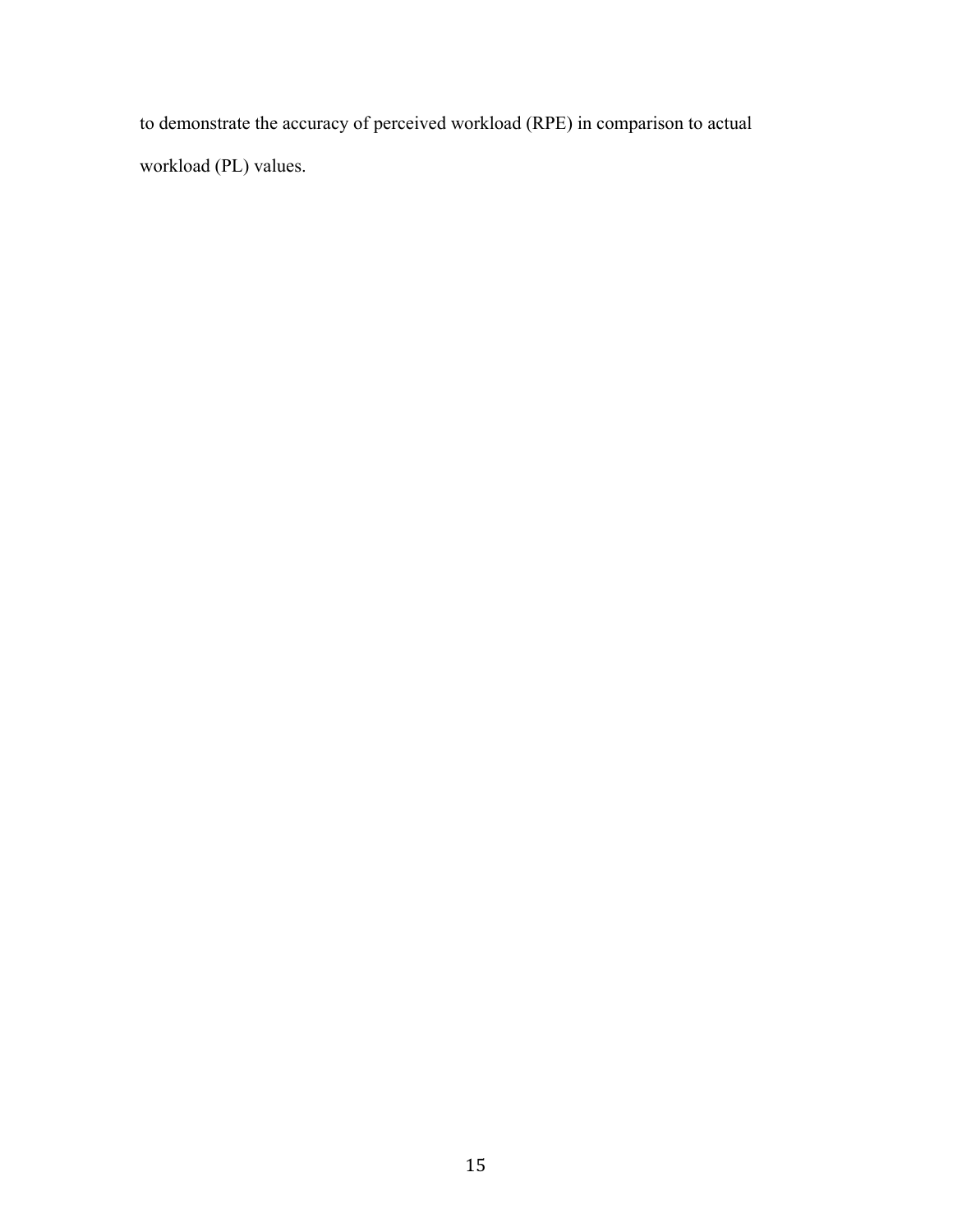# RESULTS

The Pearson product-moment correlation coefficient (r) between PC% and RPE was found to be 0.028. For PC% and PL the relationship showed a 0.50 correlation. The coefficient of determination  $(R^2)$ , demonstrating the proportion of variance of perceived workload (RPE) in comparison to actual workload (PL), were calculated to be  $R^2$ =0.00077 and  $R^2$ =0.2502 respectively (Table 4.1).

Table 4.1. Overview of Results

| Components   | <b>Statistic</b> | Value       |
|--------------|------------------|-------------|
| $PC\%$ & RPE |                  | 0.027796216 |
| $PC\%$ & PL  |                  | 0.500202604 |
| $PC\%$ & RPE | $R^2$            | 0.00077     |
| $PC\%$ & PL  | $\mathbf{p}^2$   | 0.2502      |

Figure 4.1. Pass Completion Percentage vs. RPE

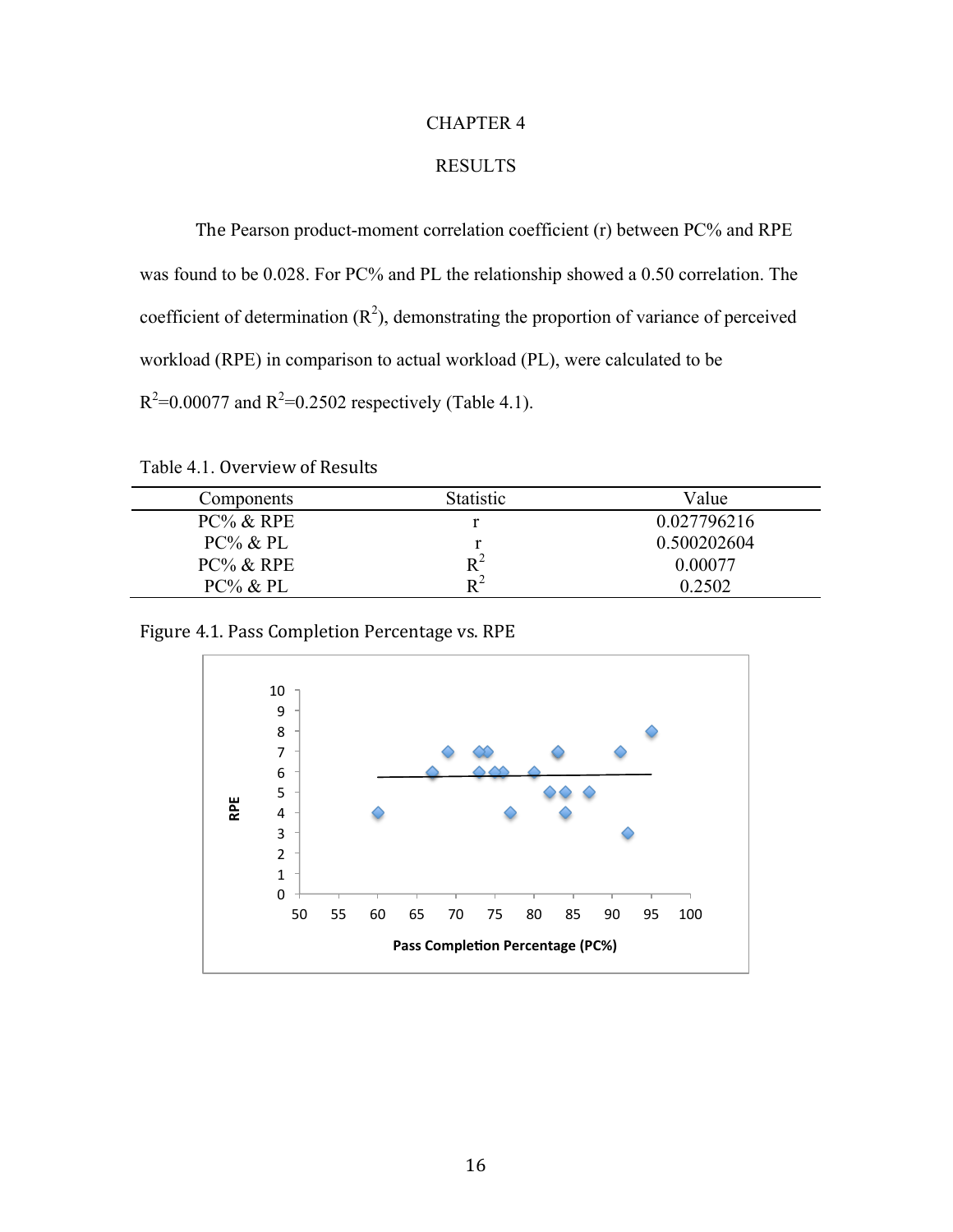Figure 4.2. *Pass Completion Percentage vs. PlayerLoad*™



The Pearson product-moment correlation coefficient (r) between pass completion Percentage and PL was found to be considerably stronger than that of the PC% and RPE variables. According Hopkins (2002) the correlation relationships can be descriptively classified as moderate-large and trivial respectively. Also, as shown in figures 4.1 & 4.2, the  $R^2$  value representing the PC% & PL relationship is less varied and more predictable that the PC% & RPE relationship. This demonstrates that PL is more a reliable measure of workload compared to that of RPE.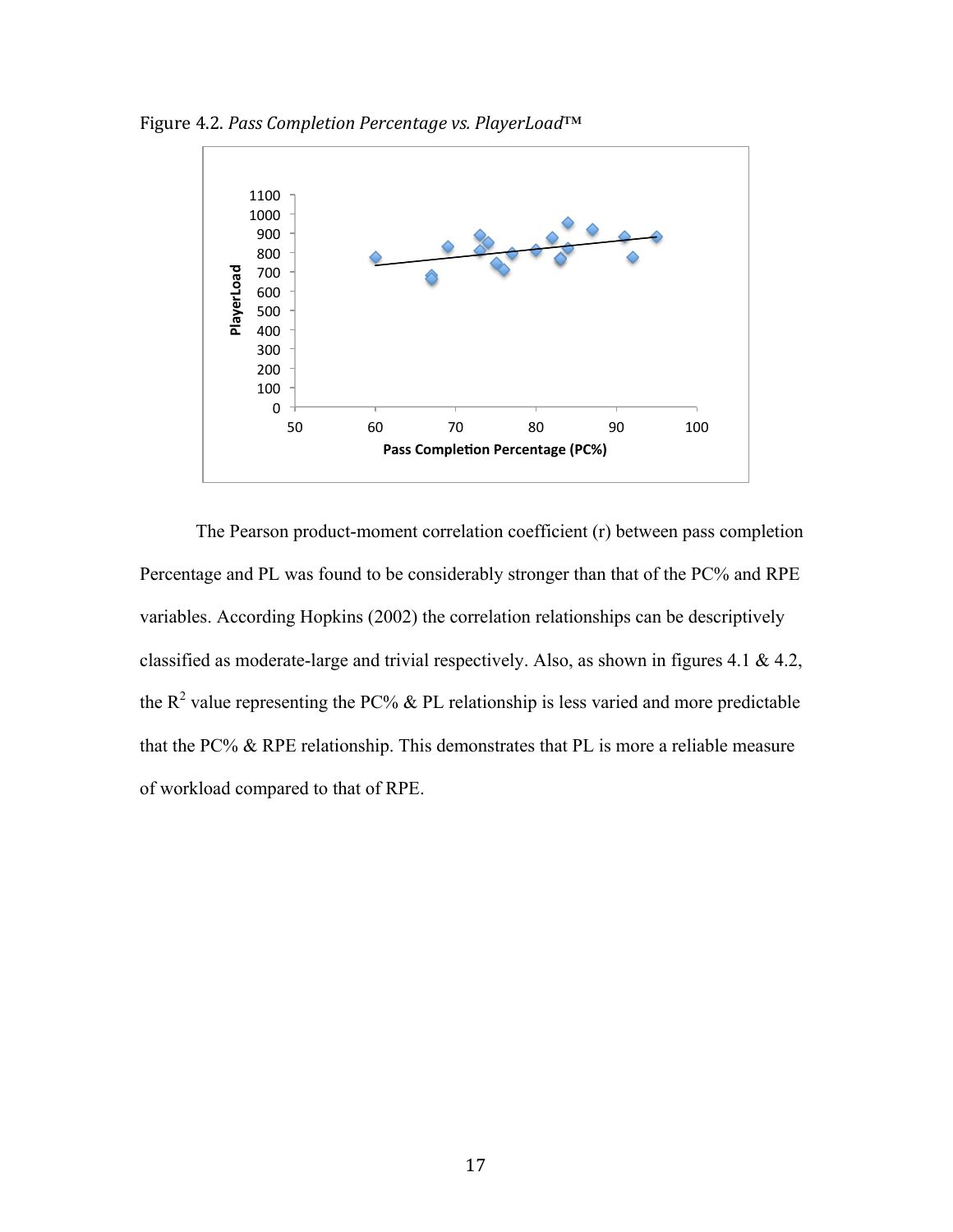# DISCUSSION

## Summary of Results

This study aimed to explore the relationship between RPE and Pass Completion Percentage (PC%), with the hypothesis that a linear negative relationship would be found. Unexpectedly, only a trivial relationship  $(r = 0.028)$  between the two variables was established. In comparison a moderate-large r value of 0.50 was found between PlayerLoad<sup>™</sup> (PL) and PC%. The PL and PC% variables also demonstrated a more reliable relationship, through coefficient determination, compared to the relationship of RPE and PC%.

The moderate-large relationship ( $r = 0.50$ ) found between PC% and PL values demonstrates that there is a positive relationship between workload and performance variables. Alexander established a similar relationship; he found statistically significant relationships ( $r = 0.69$ ) between distance covered in high-speed velocity bands and pass completion percentage (Alexander, 2014). The finding from this study supports the conclusion that a player with a greater workload is going to be more successful within a game (Alexander, 2014).

The insignificant and slightly positive r-value evidently negates the proposed hypothesis. However with the knowledge that RPE correlates well to physiological workload (Soriano-Maldonado et al., 2007; Chen et al., 2002; Kilpatrick et al., 2015) and using the novel correlation between PL and PC% to demonstrate the relationship of actual workload and performance variables; the trivial correlation and decreased coefficient determination value found between RPE and PC% ( $r = 0.028 \& R^2 = 0.00077$ )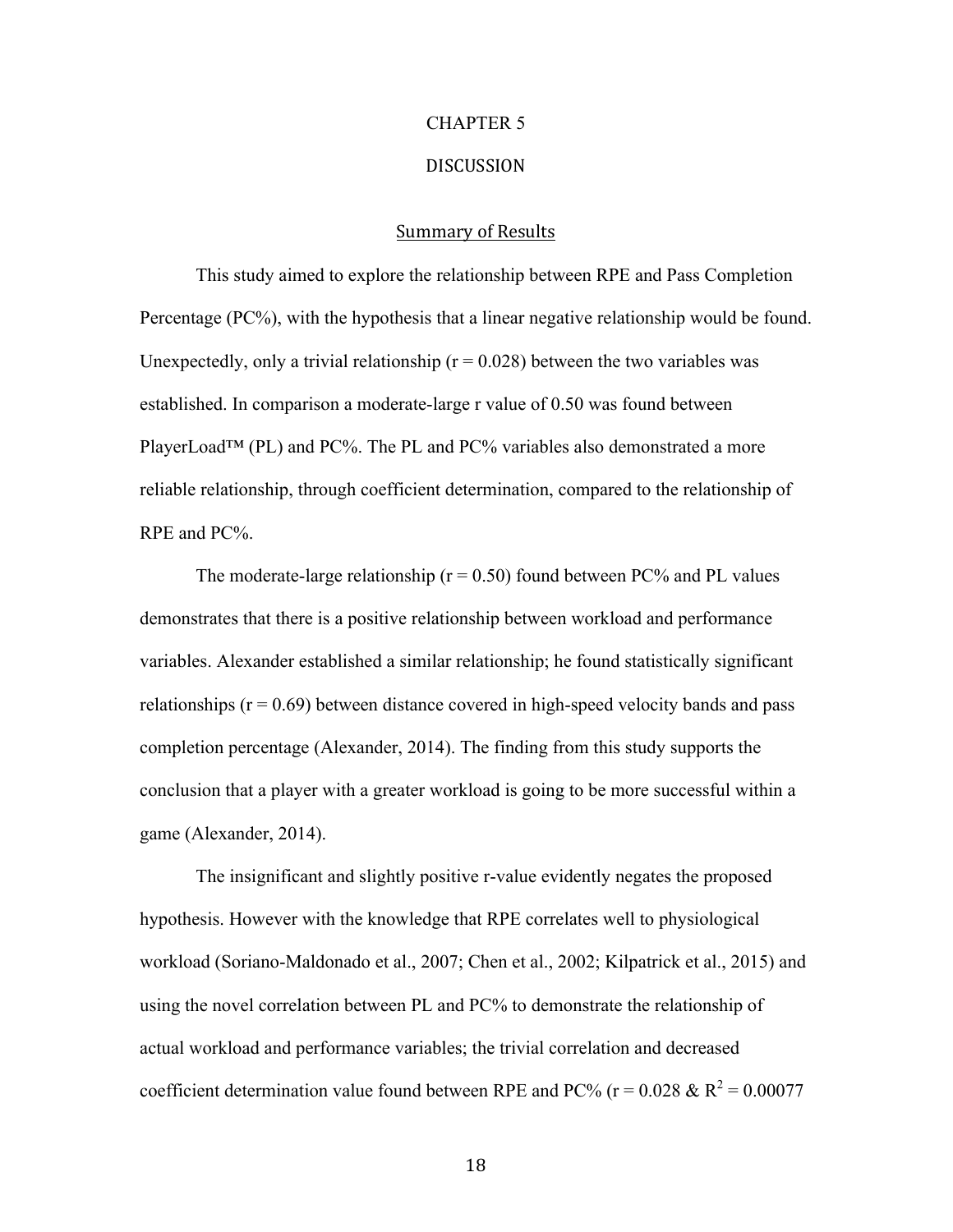respectively) infers that perceived exertion is somehow manipulated by performance variables. Further research is undoubtedly required to enhance and confirm this initial conclusion, however this finding is significant in developing the understanding of perceived exertion values. These findings ultimately suggest that not only is RPE correlated with a variety of psychophysiological variables (Kilpatrick et al., 2015) but that it is also affected by performance variables.

# Future Research

As a preliminary investigation this thesis has provoked many recommendations for further research. Firstly, the fundamental deficiency of this study was the limited sample size. By increasing the number of subjects, any correlations or relationships found would have been emphasized. Relatedly, although this study comprised of a variety of playing positions and university classes, the demographics of the sample population could be further increased. By including a more comprehensive sample of soccer players, the validity and applicability of the findings would improve.

Furthermore, for this investigation pass completion was intentionally considered percentages as 'one-dimensional' variables, with the simple notion that a higher percentage indicates a superior performance. In future research the many influential components of pass completion percentages, such as playing positions, responsibilities, match location, quality of opposition and score line (Alexander, 2014; Lago & Martin, 2007) should be considered to allow for better comprehension and applicability of findings.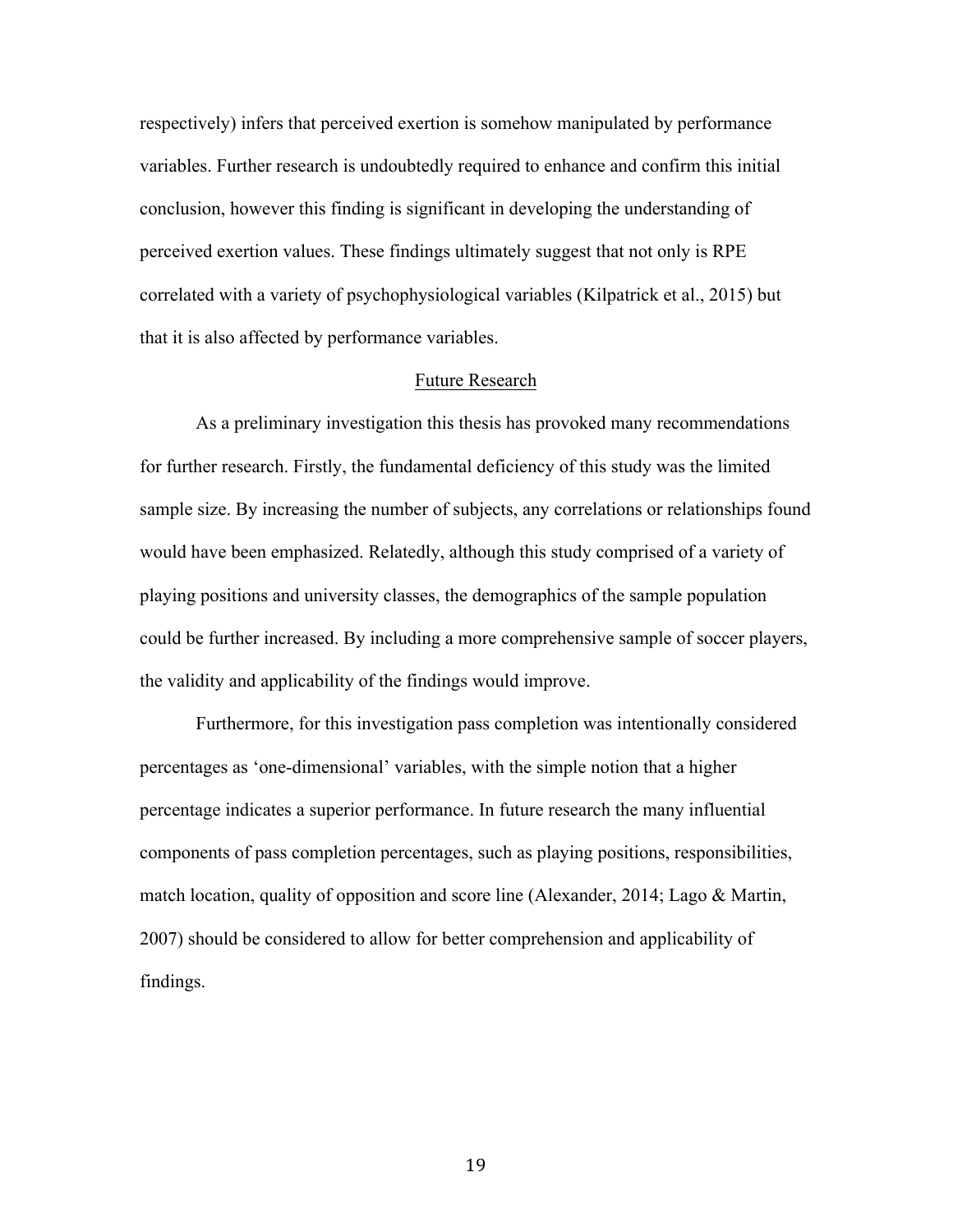It is also suggested that the relationships between performance variables and perceived exertion ratings are investigated in other sports. This again would enhance comprehension, develop validity, and enhance applicability of RPE as a monitoring tool.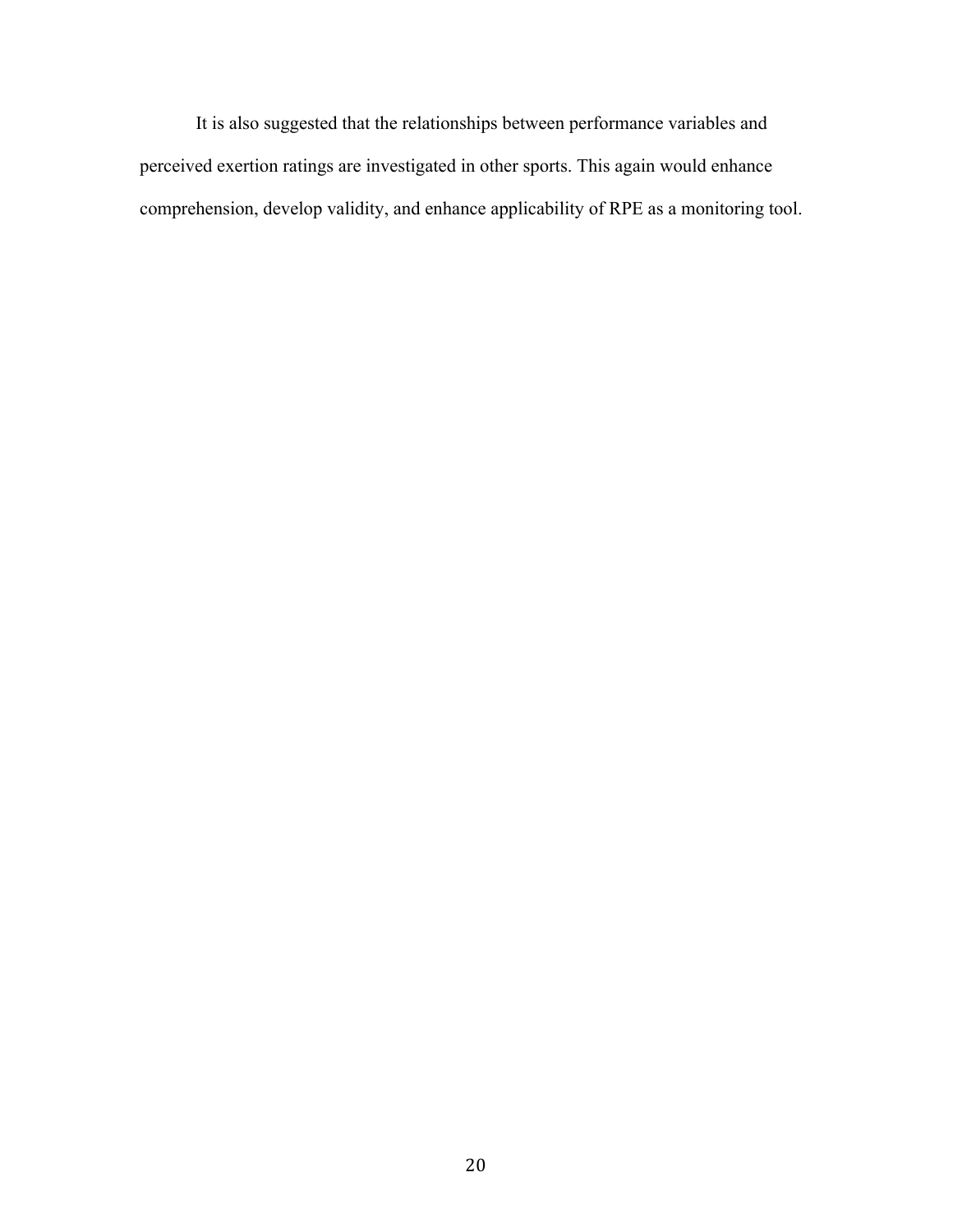# **CONCLUSION**

Post-exercise rate of perceived exertion (RPE), a subjective measure of effort, discomfort and/or fatigue that accompanies physical exercise (Cite Robertson & Noble, 1997 here), is considered as a gestalt of many physiological and psychological sensations (Borg, 1997). This purpose of this thesis was to further explore the complexity of RPE by investigating whether, in addition to physiological and psychological factors, performance variables influence the determination of an RPE rating. More specifically it was hypothesized that a higher pass completion percentage would elicit a decreased RPE value.

Rate of perceived exertion (RPE) values, Catapult Playerload™ (PL) data and pass completion percentages (PC%) were collected and correlated. Analysis determined a trivial correlation coefficient (r) of 0.028 for RPE and PC%, whereas the PC% and PL relationship demonstrated a moderate-large 0.50 correlation. Furthermore, the PL and PC% variables established a more reliable relationship.

These results negate the original hypothesis of a negative correlation between RPE and PC%. However, the analysis does indicate that RPE may be influenced by performance variables. Although the novel findings of this study do substantiate the multifaceted nature of perceived exertion values, further research is required to improve validity and applicability of this conclusion.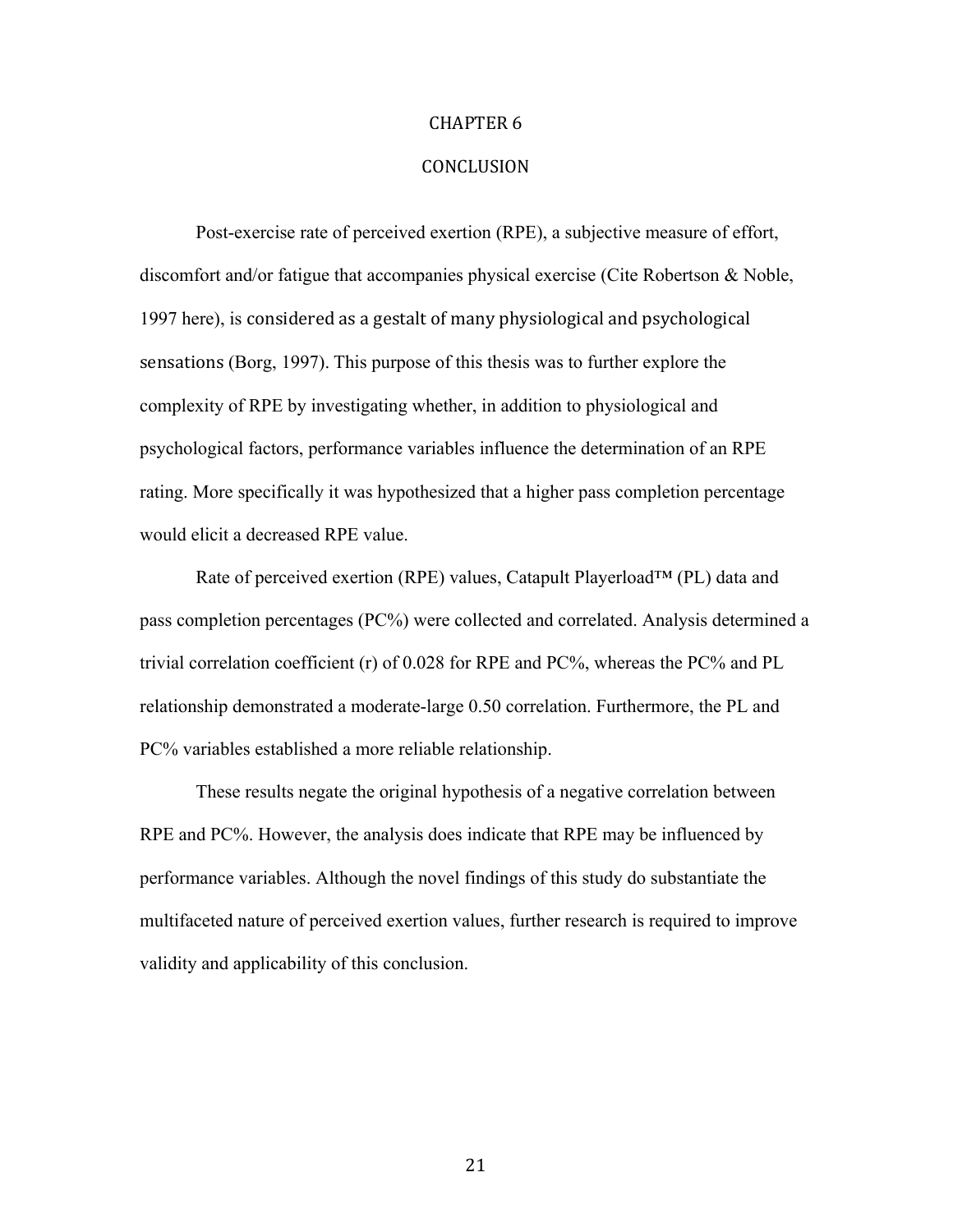# REFERENCES

- 1. Alexander, R. (2014). Physical and Technical Demands of Women's Collegiate Soccer (Doctoral dissertation). Retrieved from Digital Commons @ East Tennessee State University. Paper 2421.
- 2. Barrett, S., Midgley, A., & Lovell, R. (2014) PlayerLoad™: reliability, convergent validity, and influence of unit position during treadmill running. *International Journal of Sports Physiology and Performance,* 9(6), 945-52.
- 3. Barrett, S., Midgley, A.W., Towlson, C., Garrett, A., Portas, M., & Lovell, R. (2015) Within-Match PlayerLoad™ Patterns During a Simulated Soccer Match (SAFT90): Potential Implications for Unit Positioning and Fatigue Management. *International Journal of Sports Physiology and Performance.* Epub ahead of Print
- 4. Bingham, G. (2015). The Impact of Training Loads on In-Match Soccer Performance Variables: A Position-Based Case Report. (Doctoral dissertation). Retrieved from Digital Commons @ East Tennessee State University. Paper 2561.
- 5. Borg, E., Kaijser, L., (2006). A comparison between three rating scales for perceived exertion and two different work tests. *Journal of Science and Medicine in Sport*, 16, 57–69
- 6. Borg G. (1998) Borg's Perceived Exertion and Pain Scales. Champaign (IL): Human Kinetics.
- 7. Borg, G. V. (1982). Physical performance and perceived exertion. *Medicine and Science in Sports and Exercise,* 14(5), 377-381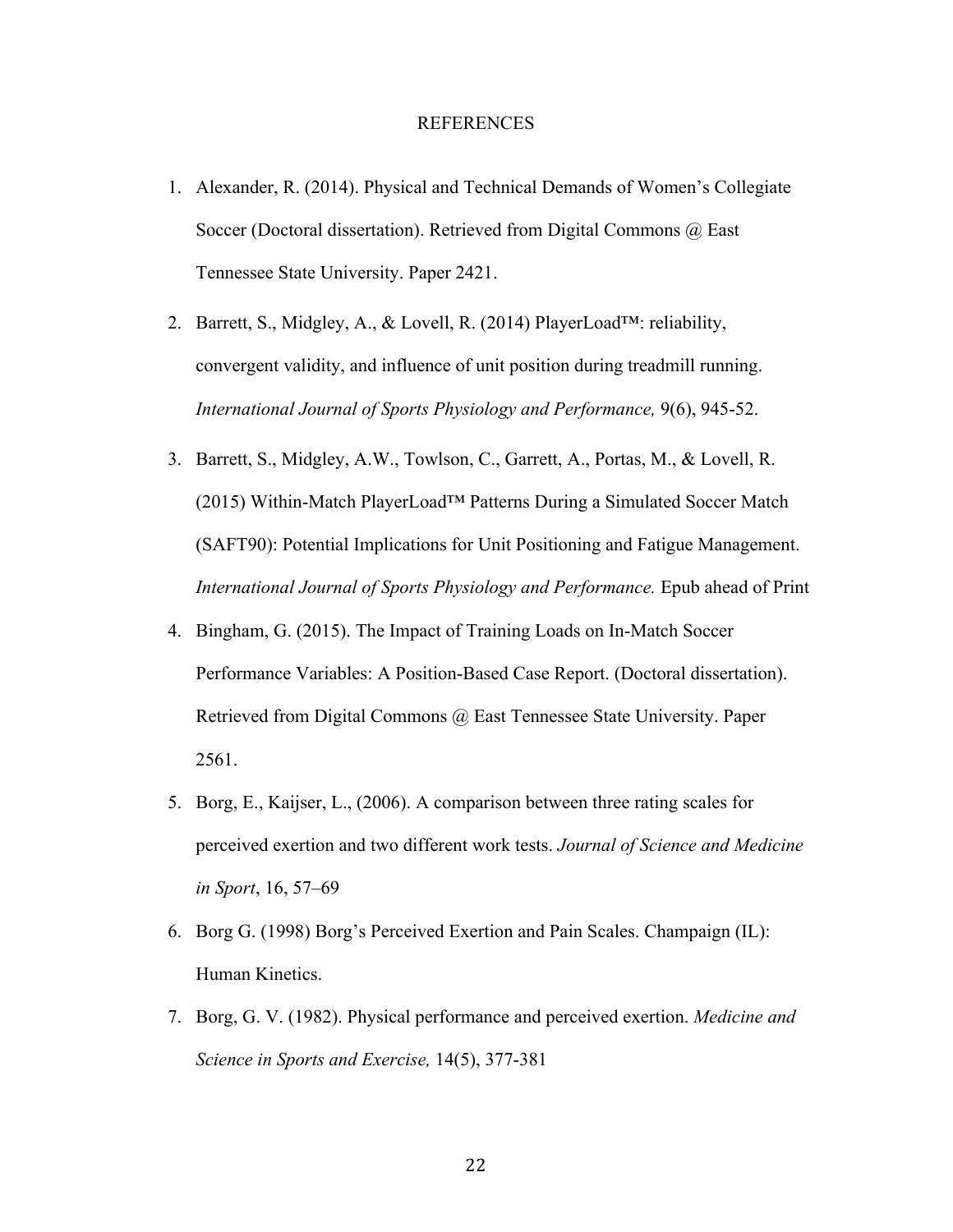- 8. Bradley, P. S., Lago-Penas, C., Rey, E., & Gomez Diaz, A. (2013). The effect of high and low percentage ball possession on physical and technical profiles in English FA Premier League soccer matches. *Journal of Sports Sciences*, 31(12), 1261-1270.
- 9. Chen, M. J., Fan, X., & Moe, S. T. (2002) Criterion-related validity of the Borg ratings of perceived exertion scale in healthy individuals: a meta-analysis. *Journal of Sports Sciences*, 20(11), 873-899.
- 10. Coutts, A. J., Duffield, R. (2008) Validity and reliability of GPS devices for measuring movement demands of team sports. *Journal of Science and Medicine in Sport*.
- 11. Dellal, A., Wong D. P., Moalla, W., & Chamari K. (2010) Physical and technical activity of soccer players in the French First League – with special reference to their playing position. *International SportMed Journal*, 11(2), 278
- 12. Eston, R. G., & Williams, J. G. (1988). Reliability of ratings of perceived effort regulation of exercise intensity. *British Journal of Sports Medicine*, *22*(4), 153– 155.
- 13. Foster ,C., Florhaug, J. A., Franklin, J., Gottschall, L., Hrovatin, L. A., Parker, S., Doleshal, P., and Dodge, C. (2001). A New Approach to Monitoring Exercise Training. *Journal of Strength and Conditioning Research*, 15(1), 109–115
- 14. Hacker, C. M. (2002). Women's World Cup: Performance enhancement through mental skills training. *Professional Psychology: Research and Practice*, 31(4), 363-364.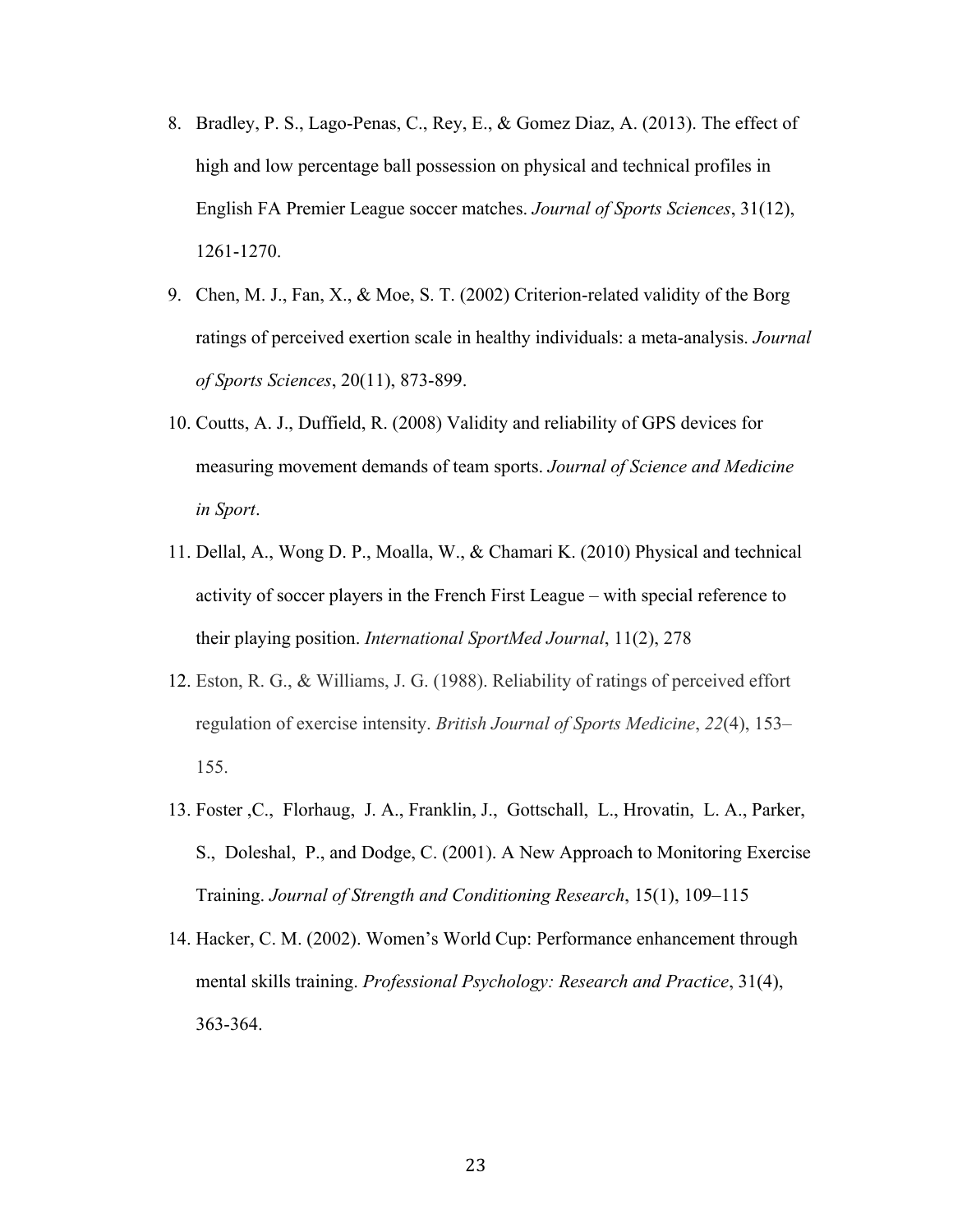- 15. Harper, L. D., West, D. J., Stevenson, E., & Russell, M. (2014) Technical Performance Reduces during the Extra-Time Period of Professional Soccer Match-Play. *PLoS One,* 9(10)
- 16. Hiscock, D J, Dawson, B., & Peeling, P. (2015). Perceived exertion responses to changing resistance training programming variables. *The Journal of Strength & Conditioning Research,* 29(6), 1564–1569.
- 17. Hopkins, W. G. (2002). A scale of magnitudes for effect sizes. A new view of statistics. Retrieved November, 20, 2015, from http://www.sportsci.org/resource/stats/effectmag.html
- 18. Kilpatrick, M W., Bortzfield A L., Giblin L M. (2012) Impact of aerobic exercise trials with varied perceptions of effort: An evaluation of predicted, in-task, and session exertion. *Journal of Sports Sciences,* 30, 825–832.
- 19. Kilpatrick, M. W., Martinez, N., Little, J. P., Jung, M. E., Jones, A. M., Price, N. W., and Lende, D. H. (2015). Impact of High Intensity Interval Duration on Perceived Exertion. *Medicine & Science in Sports & Exercise,* 47(5), 1038–1045.
- 20. Kraft, J A., Green, J M., Thompson K R. (2014) Session RPE responses during resistance training bouts equated for total work but differing in work rate. *The Journal of Strength & Conditioning Research,* 18, 540–545,
- 21. Lago, C., & Martin, R. (2007). Determinants of possession of the ball in soccer. *Journal of Sports Sciences*, 25, 969–974
- 22. Massa, E., Smitham, P., McCarthy, I., Weiler, R., Evans, M., & Rolls. (2013) GPS Technology In Professional Football. *The Bone and Joint Journal*, 95(13), 70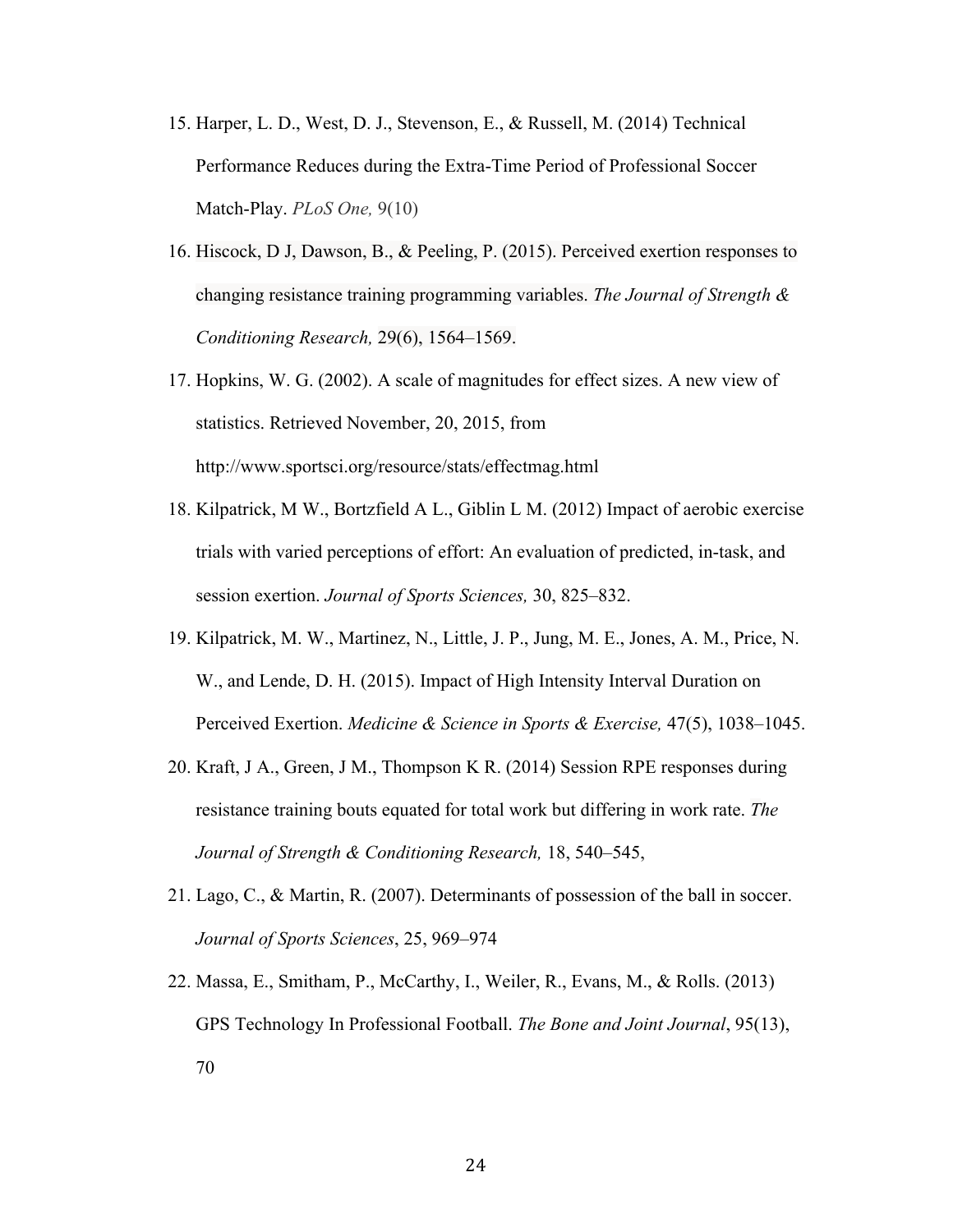- 23. Morgan, W.P. (1981). Psychophysiology of self-awareness during vigorous physical activity. *Research Quarterly for Exercise and Sport,* 52, 385-427.
- 24. Ozkan, A., and Kin-Isler, A. (2007). The reliability and validity of regulating exercise intensity by ratings of perceived exertion in step dance sessions. *The Journal of Strength & Conditioning Research,* 21(1), 296– 300.
- 25. Rampinini, E., Impellizzeri, F. M., Castagnac, C., Coutts, A. J., Wisløff, U. (2007) Technical performance during soccer matches of the Italian Serie A league: effect of fatigue and competitive level. *Journal of Science and Medicine in Sport*. 12(1), 227-33
- 26. Rejeski, W. J., Hardy, C. J. & Shaw, J. (1991). Psychometric confounds of assessing state anxiety in conjunction with acute bouts of vigorous exercise. *Journal of Sport and Exercise Psychology*, 13, 65-74.
- 27. Robertson, R. J., & Noble. B. J. (1997). Perception of physical exertion: Methods, mediators, and applications. *Exercise and Sport Sciences Reviews,* 25, 407–452.
- 28. Russell, M., Benton, D., & Kingsley, M. (2010). Reliability and construct validity of soccer skills tests that measure passing, shooting, and dribbling. *Journal of Sports Sciences*, 28(13).
- 29. Russell, M., Rees, G., & Kingsley, M. I. C. (2013) Technical Demands of Soccer Match Play in the English Championship. *Journal of Strength and Conditioning Research*, 27(10), 2869–2873
- 30. Scherr, J., Wolfarth, B., Christle, J. W., Pressler , A., Wagenpfeil, S., & Halle, M. (2013). Associations between Borg's rating of perceived exertion and